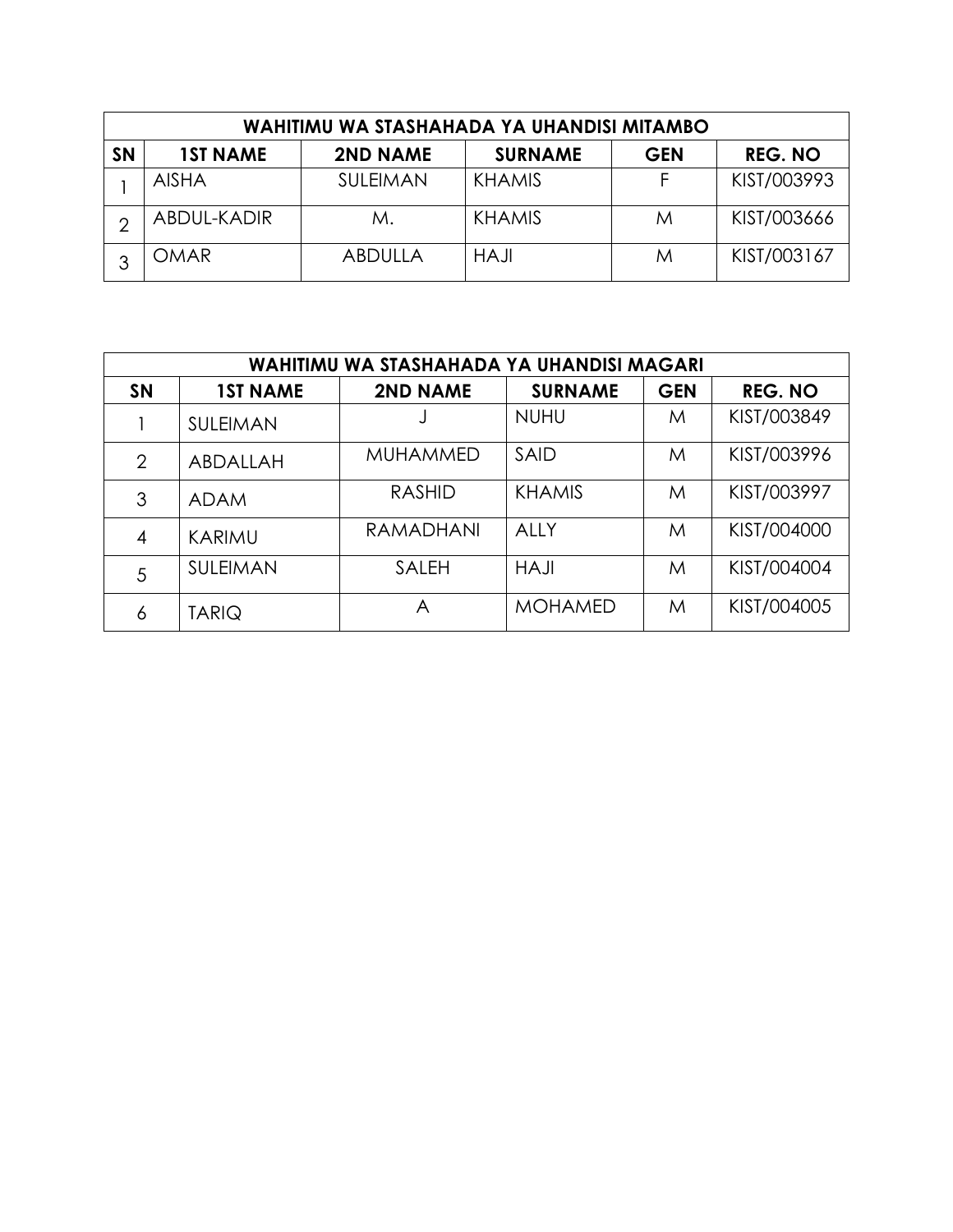|                | WAHITIMU WA STASHAHADA YA UHANDISI MITAMBO, MAFUTA NA GESI |                 |                 |            |                |  |  |  |  |  |
|----------------|------------------------------------------------------------|-----------------|-----------------|------------|----------------|--|--|--|--|--|
| <b>SN</b>      | <b>1ST NAME</b>                                            | <b>2ND NAME</b> | <b>SURNAME</b>  | <b>GEN</b> | <b>REG. NO</b> |  |  |  |  |  |
| 1              | <b>GULAM</b>                                               | ALI             | <b>ABDULLA</b>  | M          | KIST/003835    |  |  |  |  |  |
| $\overline{2}$ | <b>HAMED</b>                                               | <b>JAMAL</b>    | <b>KHAMIS</b>   | M          | KIST/003837    |  |  |  |  |  |
| 3              | <b>YUSSUF</b>                                              | <b>MOHAMED</b>  | <b>JONGO</b>    | M          | KIST/003853    |  |  |  |  |  |
| $\overline{4}$ | <b>RAYYAN</b>                                              | <b>MOHAMMED</b> | <b>JUMA</b>     | F          | KIST/003962    |  |  |  |  |  |
| 5              | <b>SALMA</b>                                               | <b>HAMAD</b>    | ALI             | F          | KIST/003963    |  |  |  |  |  |
| 6              | SUMAIYA                                                    | <b>TALIB</b>    | <b>MOHAMED</b>  | F          | KIST/003964    |  |  |  |  |  |
| 7              | <b>ALHAJI</b>                                              | <b>MASSOUD</b>  | <b>JUMA</b>     | M          | KIST/003969    |  |  |  |  |  |
| 8              | <b>HASSAN</b>                                              | <b>MFAUME</b>   | <b>HASSAN</b>   | M          | KIST/003973    |  |  |  |  |  |
| 9              | <b>HUMUOD</b>                                              | <b>MOHAMMED</b> | ABDULRAHMAN     | M          | KIST/003974    |  |  |  |  |  |
| 10             | <b>MOHAMMED</b>                                            | <b>JUMA</b>     | <b>OTHMAN</b>   | M          | KIST/003979    |  |  |  |  |  |
| 11             | <b>MUSSA</b>                                               | <b>ADAM</b>     | <b>KASSANGA</b> | M          | KIST/003980    |  |  |  |  |  |
| 12             | <b>NASSIR</b>                                              | ALI             | <b>NASSOR</b>   | M          | KIST/003982    |  |  |  |  |  |
| 13             | <b>OMAR</b>                                                | <b>JUMA</b>     | <b>MOHAMED</b>  | M          | KIST/003985    |  |  |  |  |  |
| 14             | <b>SALIM</b>                                               | <b>JUMA</b>     | <b>SAID</b>     | M          | KIST/003988    |  |  |  |  |  |
| 15             | <b>ABDILLAH</b>                                            | <b>RASHID</b>   | <b>NASSOR</b>   | M          | KIST/003966    |  |  |  |  |  |
| 16             | <b>NASSOR</b>                                              | <b>ABDALLA</b>  | <b>NASSOR</b>   | M          | KIST/003844    |  |  |  |  |  |
| 17             | <b>YUSSUPH</b>                                             | <b>JUMA</b>     | <b>MBELWA</b>   | M          | KIST/003948    |  |  |  |  |  |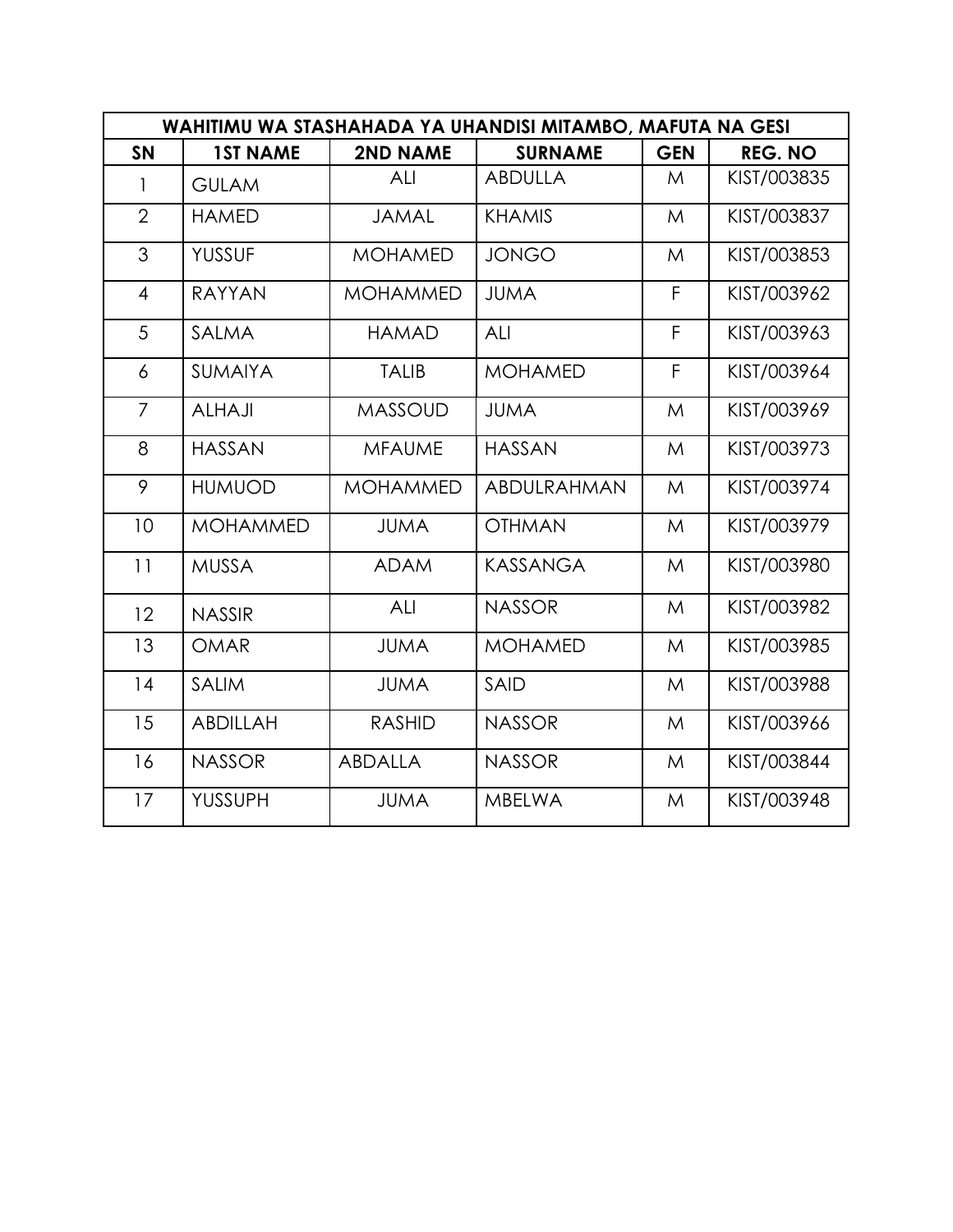| WAHITIMU WA STASHAHADA YA UHANDISI UJENZI NA USAFIRISHAJI |                     |                       |                 |            |                |  |  |  |  |
|-----------------------------------------------------------|---------------------|-----------------------|-----------------|------------|----------------|--|--|--|--|
| <b>SN</b>                                                 | <b>1ST NAME</b>     | <b>2ND NAME</b>       | <b>SURNAME</b>  | <b>GEN</b> | <b>REG. NO</b> |  |  |  |  |
| 1                                                         | <b>KHALILA</b>      | Η.                    | <b>NASSOR</b>   | F          | KIST/003564    |  |  |  |  |
| $\overline{2}$                                            | SAID                | <b>GHALIB</b>         | <b>MUSSA</b>    | M          | KIST/003883    |  |  |  |  |
| 3                                                         | <b>MOHAMED</b>      | ABDALLAH              | <b>TAULO</b>    | M          | KIST/003890    |  |  |  |  |
| 4                                                         | <b>NAIRAT</b>       | <b>HEMED</b>          | <b>KHALFAN</b>  | F          | KIST/003564    |  |  |  |  |
| 5                                                         | <b>AISHA</b>        | <b>MOHAMED</b>        | <b>KHAMIS</b>   | F          | KIST/003883    |  |  |  |  |
| 6                                                         | <b>BUTHAINA</b>     | SAID                  | <b>MOH'D</b>    | F          | KIST/004012    |  |  |  |  |
| $\overline{7}$                                            | <b>FATMA</b>        | <b>MZEE</b>           | <b>OMAR</b>     | F          | KIST/004013    |  |  |  |  |
| 8                                                         | <b>HALIMA</b>       | <b>ABDULKARI</b><br>M | <b>MOHAMMED</b> | F          | KIST/004014    |  |  |  |  |
| 9                                                         | <b>JUWEIRIYA</b>    | <b>RASHID</b>         | SAID            | F          | KIST/004016    |  |  |  |  |
| 10                                                        | <b>MIRFAT</b>       | <b>RASHADI</b>        | <b>RAMADHAN</b> | F          | KIST/004018    |  |  |  |  |
| 11                                                        | <b>NASSRA</b>       | <b>HAMID</b>          | ABDALLA         | F          | KIST/004019    |  |  |  |  |
| 12                                                        | <b>RAHMA</b>        | <b>MWALIM</b>         | ALI             | F          | KIST/004020    |  |  |  |  |
| 13                                                        | SUHAYLA             | <b>SALIM</b>          | <b>HAMAD</b>    | F          | KIST/004021    |  |  |  |  |
| 14                                                        | <b>ABDULLA</b>      | <b>HASSAN</b>         | <b>KHATIB</b>   | M          | KIST/004023    |  |  |  |  |
| 15                                                        | ABDULRAH<br>M       | <b>HAMBAL</b>         | ABDULRAHIM      | M          | KIST/004025    |  |  |  |  |
| 16                                                        | <b>HASSAN</b>       | SONGORO               | <b>MAULID</b>   | M          | KIST/004032    |  |  |  |  |
| 17                                                        | <b>IBRAHIM</b>      | <b>ALLY</b>           | <b>SALIM</b>    | M          | KIST/004033    |  |  |  |  |
| 18                                                        | <b>MAHMOUD</b>      | ABDALLAH              | ALI             | M          | KIST/004040    |  |  |  |  |
| 19                                                        | <b>MOHAMME</b><br>D | <b>JUMA</b>           | <b>KOMBO</b>    | M          | KIST/004043    |  |  |  |  |
| 20                                                        | <b>NASSORO</b>      | <b>MAHMOU</b><br>D    | ALI             | M          | KIST/004047    |  |  |  |  |
| 21                                                        | <b>OMAR</b>         | ALI                   | SAID            | M          | KIST/004048    |  |  |  |  |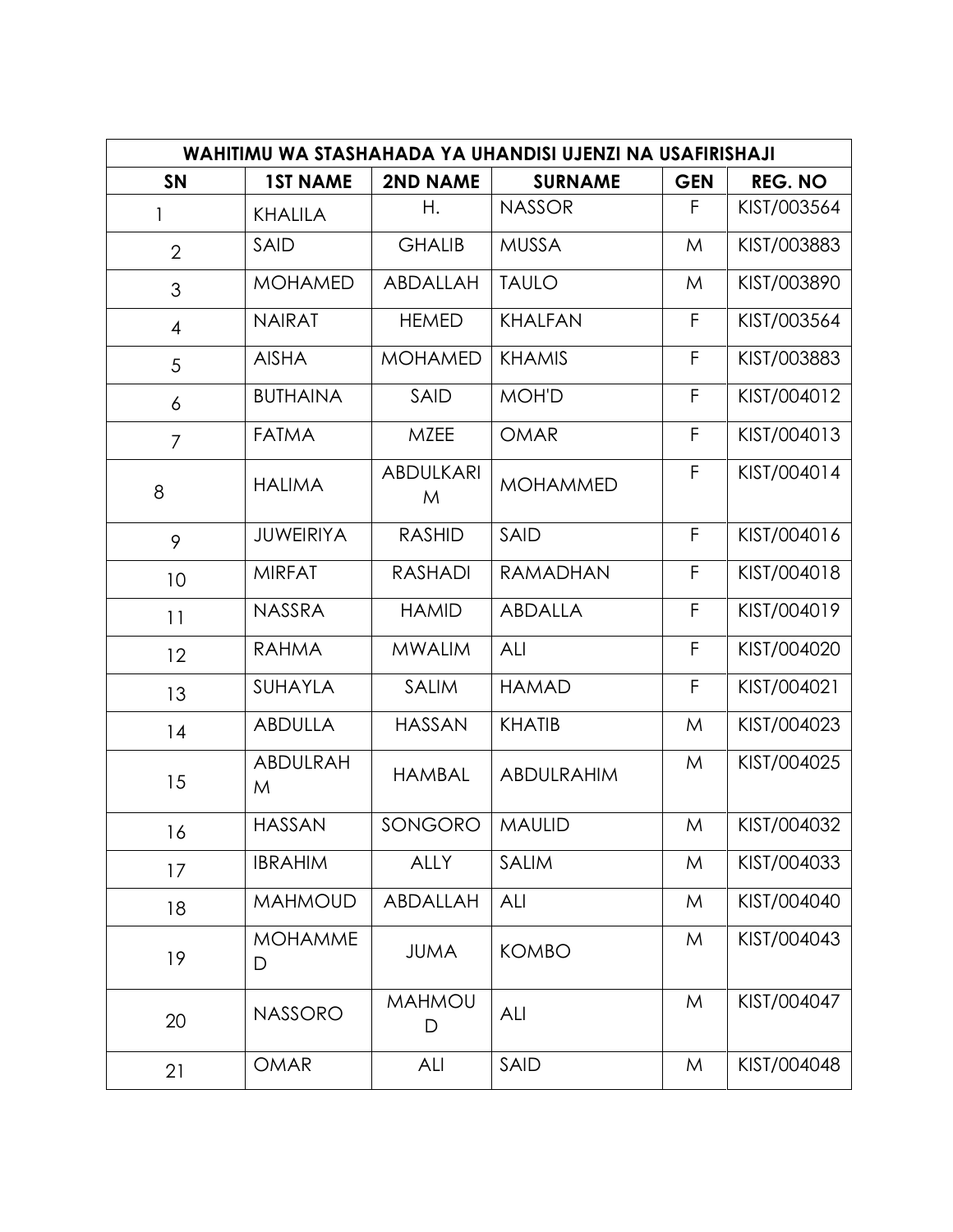| 22 | <b>SAID</b>     | <b>JUMA</b>   | <b>HAJI</b>    | M | KIST/004052 |
|----|-----------------|---------------|----------------|---|-------------|
| 23 | <b>SILIMA</b>   | <b>FAKI</b>   | <b>HAJI</b>    | M | KIST/004056 |
| 24 | <b>YUSSUF</b>   | <b>HAJI</b>   | <b>MUSSA</b>   | M | KIST/004058 |
| 25 | <b>SALUM</b>    | <b>ABEID</b>  | <b>JUMA</b>    | M | KIST/004119 |
| 26 | ALI             | <b>SEIF</b>   | <b>ALAWI</b>   | M | KIST/004030 |
| 27 | <b>MOHAMED</b>  | SULEIMAN      | <b>OMAR</b>    | M | KIST/004044 |
| 28 | <b>ISMAIL</b>   | <b>RASHID</b> | <b>MBAROUK</b> | M | KIST/004037 |
| 29 | <b>AMINA</b>    | <b>ALAWI</b>  | <b>KASSIM</b>  | F | KIST/004009 |
| 30 | <b>BIMKUBWA</b> | <b>RASHID</b> | <b>KOMBO</b>   | F | KIST/003701 |

| WAHITIMU WA STASHAHADA YA UHANDISI UMEME |                    |                    |                |            |                |  |  |  |  |
|------------------------------------------|--------------------|--------------------|----------------|------------|----------------|--|--|--|--|
| <b>SN</b>                                | <b>1ST NAME</b>    | 2ND<br><b>NAME</b> | <b>SURNAME</b> | <b>GEN</b> | <b>REG. NO</b> |  |  |  |  |
| 1                                        | <b>SAID</b>        | <b>OMAR</b>        | SAID           | M          | KIST/003780    |  |  |  |  |
| $\overline{2}$                           | <b>ABDUL-AZIZI</b> | <b>MAKAME</b>      | <b>OMAR</b>    | M          | KIST/004085    |  |  |  |  |
| 3                                        | ABDUL-LATIF        | <b>OMAR</b>        | ABDALLA        | M          | KIST/004086    |  |  |  |  |
| $\overline{4}$                           | <b>AHMED</b>       | <b>MAKAME</b>      | <b>ALLY</b>    | M          | KIST/004087    |  |  |  |  |
| 5                                        | <b>IBRAHIM</b>     | ALI                | <b>MJAKA</b>   | M          | KIST/004090    |  |  |  |  |
| 6                                        | <b>KHELI</b>       | <b>IBRAHIM</b>     | <b>FRANCIS</b> | M          | KIST/004092    |  |  |  |  |
| 7                                        | <b>MOHAMED</b>     | <b>ABDALLA</b>     | <b>SALEH</b>   | M          | KIST/004094    |  |  |  |  |
| 8                                        | <b>OMAR</b>        | ALI                | <b>BAKARI</b>  | M          | KIST/004096    |  |  |  |  |
| 9                                        | <b>SAID</b>        | HAMZA              | <b>KHAMIS</b>  | M          | KIST/004098    |  |  |  |  |
| 10                                       | <b>SAID</b>        | <b>HEMED</b>       | <b>SAID</b>    | M          | KIST/004099    |  |  |  |  |
| 11                                       | <b>HAFIDH</b>      | <b>JUMA</b>        | <b>AMOUR</b>   | M          | KIST/004089    |  |  |  |  |
| 12                                       | <b>KHAMIS</b>      | <b>SAID</b>        | <b>KHATIB</b>  | M          | KIST/003075    |  |  |  |  |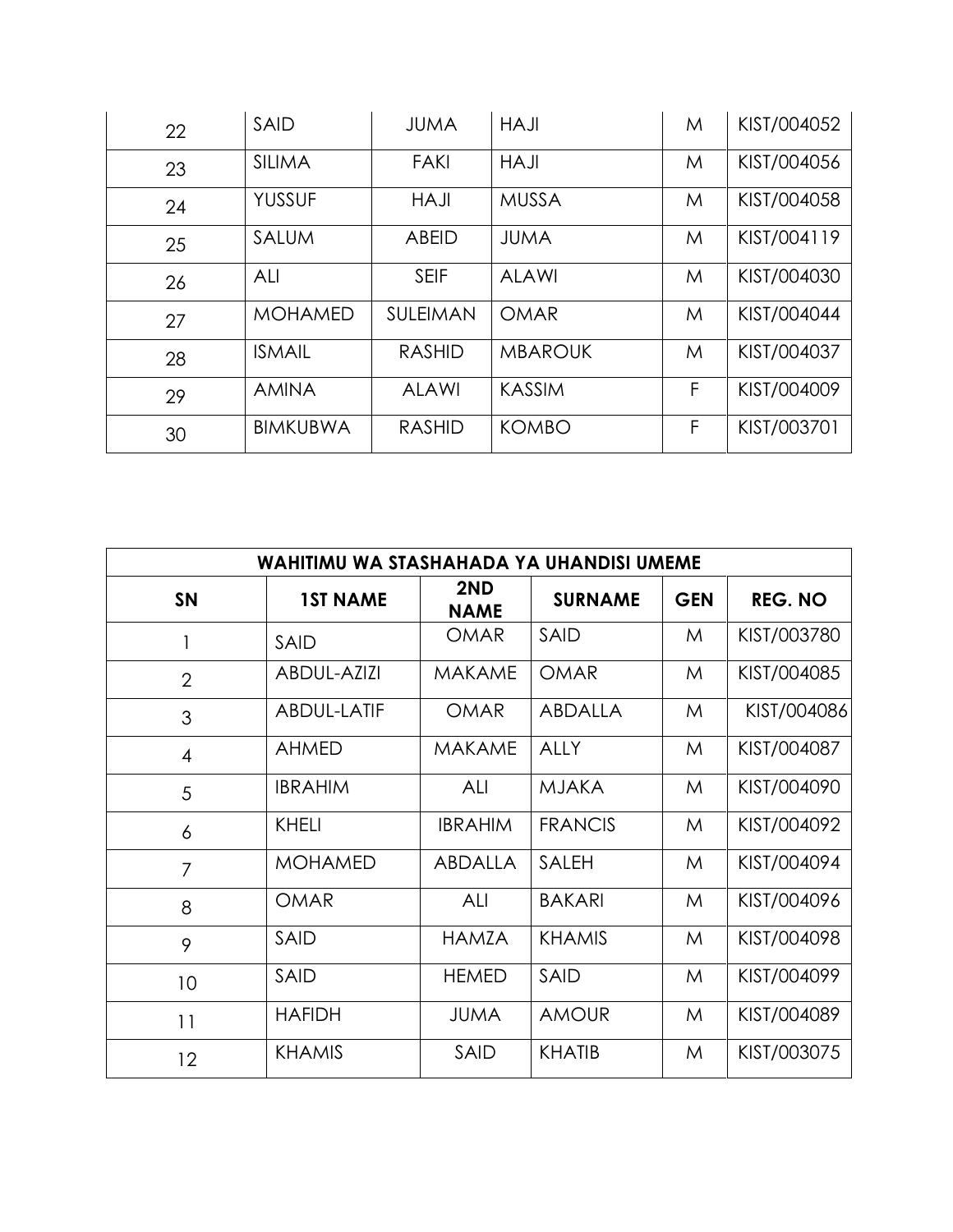| WAHITIMU WA STASHAHADA YA UHANDISI ELEKTRONIKI NA MAWASILIANO YA<br><b>ANGA</b> |                 |                 |                |            |                |  |  |  |  |  |
|---------------------------------------------------------------------------------|-----------------|-----------------|----------------|------------|----------------|--|--|--|--|--|
| <b>SN</b>                                                                       | <b>1ST NAME</b> | <b>2ND NAME</b> | <b>SURNAME</b> | <b>GEN</b> | <b>REG. NO</b> |  |  |  |  |  |
|                                                                                 | <b>SALUM</b>    | А.              | <b>KHALIFA</b> | M          | KIST/003945    |  |  |  |  |  |
| $\overline{2}$                                                                  | <b>HAFIDHI</b>  | <b>HAMADI</b>   | <b>JUMA</b>    | M          | KIST/004107    |  |  |  |  |  |
| 3                                                                               | ALLY            |                 | SALUMU         | M          | KIST/003936    |  |  |  |  |  |
| 4                                                                               | <b>IDDI</b>     | <b>ALLY</b>     | <b>SAID</b>    | M          | KIST/003938    |  |  |  |  |  |
| 5                                                                               | ALI             | <b>BAKARI</b>   | ALI            | M          | KIST/004106    |  |  |  |  |  |
| 6                                                                               | <b>KHAMIS</b>   | YAHYA           | SULEIMAN       | M          | KIST/004108    |  |  |  |  |  |
| 7                                                                               | ABDULHAMI<br>D  | <b>MARIJANI</b> | <b>MOHAMED</b> | M          | KIST/004103    |  |  |  |  |  |

| WAHITIMU WA STASHAHADA YA UHANDISI KOMPYUTA |                    |                 |                |            |                |  |  |  |  |  |
|---------------------------------------------|--------------------|-----------------|----------------|------------|----------------|--|--|--|--|--|
| <b>SN</b>                                   | 1ST<br><b>NAME</b> | <b>2ND NAME</b> | <b>SURNAME</b> | <b>GEN</b> | <b>REG. NO</b> |  |  |  |  |  |
|                                             | <b>RAHM</b><br>Α   | М.              | <b>MANENO</b>  |            | KIST/003826    |  |  |  |  |  |
|                                             | <b>ASHA</b>        |                 | <b>IDDI</b>    |            | KIST/003949    |  |  |  |  |  |

| STASHAHADA YA TEKNOLOJIA YA HABARI, MAWASILIANO NA BIASHARA |                 |                 |                |                |                |  |  |  |  |  |
|-------------------------------------------------------------|-----------------|-----------------|----------------|----------------|----------------|--|--|--|--|--|
| <b>SN</b>                                                   | <b>1ST NAME</b> | <b>2ND NAME</b> | <b>SURNAME</b> | <b>GE</b><br>N | <b>REG. NO</b> |  |  |  |  |  |
|                                                             | <b>KHATIB</b>   | HAJI            | <b>ALIY</b>    | Μ              | <b>IT1723</b>  |  |  |  |  |  |
| 2                                                           | <b>FATMA</b>    | <b>MOH'D</b>    | ALI            | F              | IT/1804        |  |  |  |  |  |
| 3                                                           | <b>HANIFA</b>   | SAID            | ABDALLA        | F              | IT/1807        |  |  |  |  |  |
| 4                                                           | <b>MARYAM</b>   | PEMBE           | <b>NASSOR</b>  | F              | IT/1808        |  |  |  |  |  |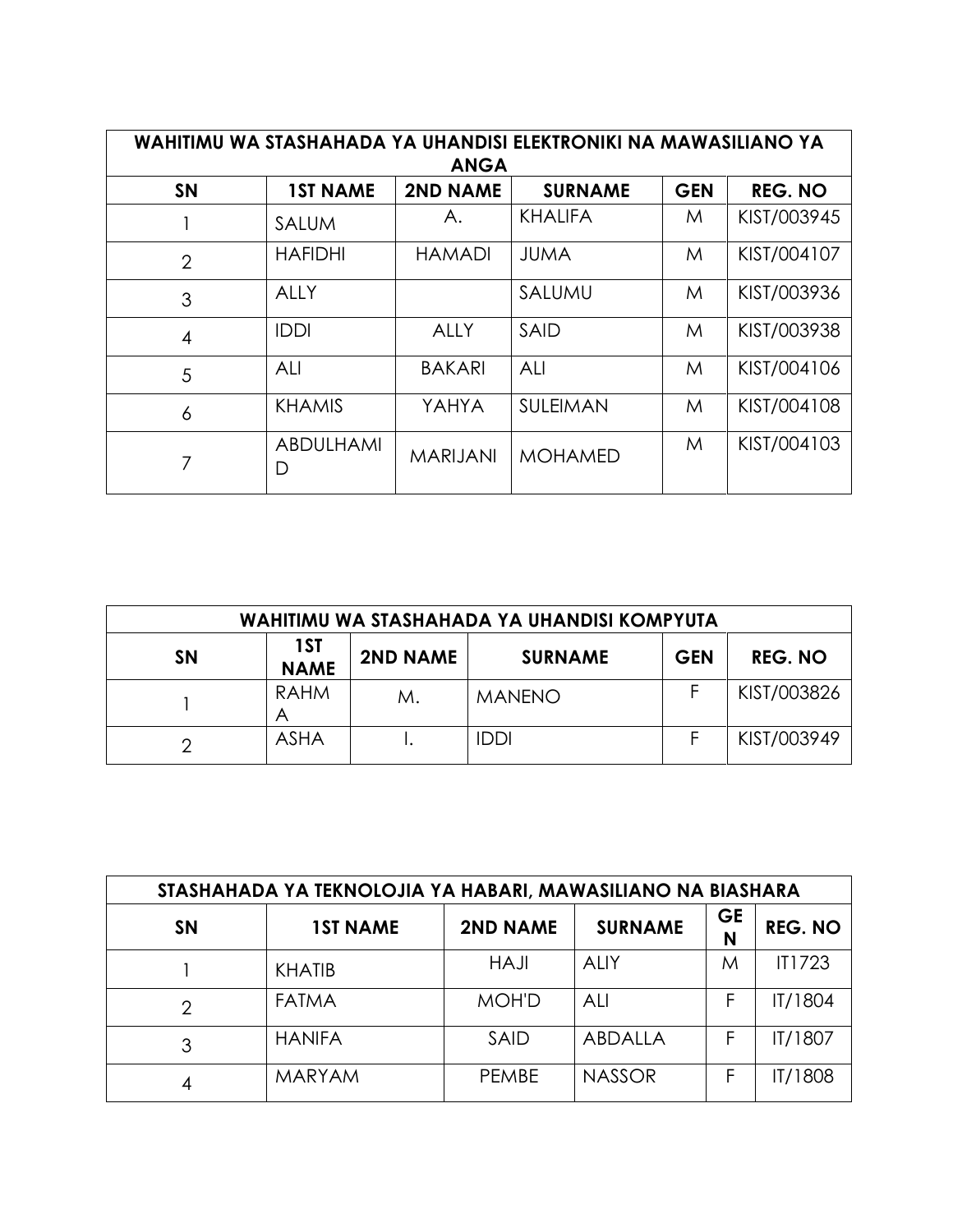| 5              | <b>MONICA</b>   | <b>VICTOR</b>                        | <b>MALLYA</b>           | F. | IT/1809 |
|----------------|-----------------|--------------------------------------|-------------------------|----|---------|
| 6              | <b>NASRA</b>    | <b>SALIM</b>                         | ALI                     | F  | IT/1810 |
| $\overline{7}$ | <b>NASSRA</b>   | <b>KHAMIS</b>                        | <b>KHATIB</b>           |    | IT/1811 |
| 8              | <b>NAZRA</b>    | <b>KASSIM</b>                        | RAMADHAN                | F  | IT/1812 |
| 9              | SABRINA         | <b>ALLY</b>                          | <b>OMARY</b>            | F  | IT/1814 |
| 10             | UMU-KULTHUM     | <b>MRISHO</b>                        | <b>KHAMIS</b>           | F  | IT/1815 |
| 11             | ALI             | <b>ABDULLA</b>                       | <b>HAMBALI</b>          | M  | IT/1823 |
| 12             | ALI             | <b>HAJI</b>                          | <b>MWAZINI</b>          | M  | IT/1824 |
| 13             | AMBAR           | ALI                                  | <b>KHAMIS</b>           | M  | IT/1825 |
| 14             | <b>HABIBU</b>   | SELEMANI                             | <b>HABIBU</b>           | M  | IT/1827 |
| 15             | <b>HEMED</b>    | <b>MUHIDIN</b>                       | <b>HAMAD</b>            | M  | IT/1828 |
| 16             | <b>IBRAHIM</b>  | <b>SHEHE</b>                         | <b>IBRAHIM</b>          | M  | IT/1829 |
| 17             | <b>ISSA</b>     | <b>MUHAMMA</b><br>D                  | ABDUL-<br><b>RAHMAN</b> |    | IT/1831 |
| 18             | <b>KARIM</b>    | <b>KHELEF</b>                        | <b>ABEID</b>            | M  | IT/1832 |
| 19             | <b>KHALFAN</b>  | ABRAHMAN                             | <b>AWESI</b>            | M  | IT/1834 |
| 20             | <b>KHAMIS</b>   | ALI                                  | <b>KHAMIS</b>           | M  | IT/1835 |
| 21             | <b>LUQMAN</b>   | <b>BADRU</b>                         | ALI                     | M  | IT/1836 |
| 22             | MIRAJI          | RAMADHAN<br>$\overline{\phantom{a}}$ | <b>MWALIKO</b>          | M  | IT/1838 |
| 23             | <b>MOHAMMED</b> | <b>SALIM</b>                         | <b>MOHAMME</b><br>D     | M  | IT/1839 |
| 24             | <b>MOHAMMED</b> | YAHYA                                | <b>OMAR</b>             | M  | T/1841  |
| 25             | <b>MWAMILA</b>  | <b>IGNAS</b>                         | <b>KIGOSI</b>           | M  | IT/1844 |
| 26             | <b>NORBART</b>  | <b>ROBERT</b>                        | <b>KOMBA</b>            | M  | IT/1846 |
| 27             | <b>OMAR</b>     | <b>ABDULLA</b>                       | <b>NASSOR</b>           | M  | IT/1847 |
| 28             | <b>OTHMAN</b>   | <b>OMAR</b>                          | ABDALLA                 | M  | IT/1850 |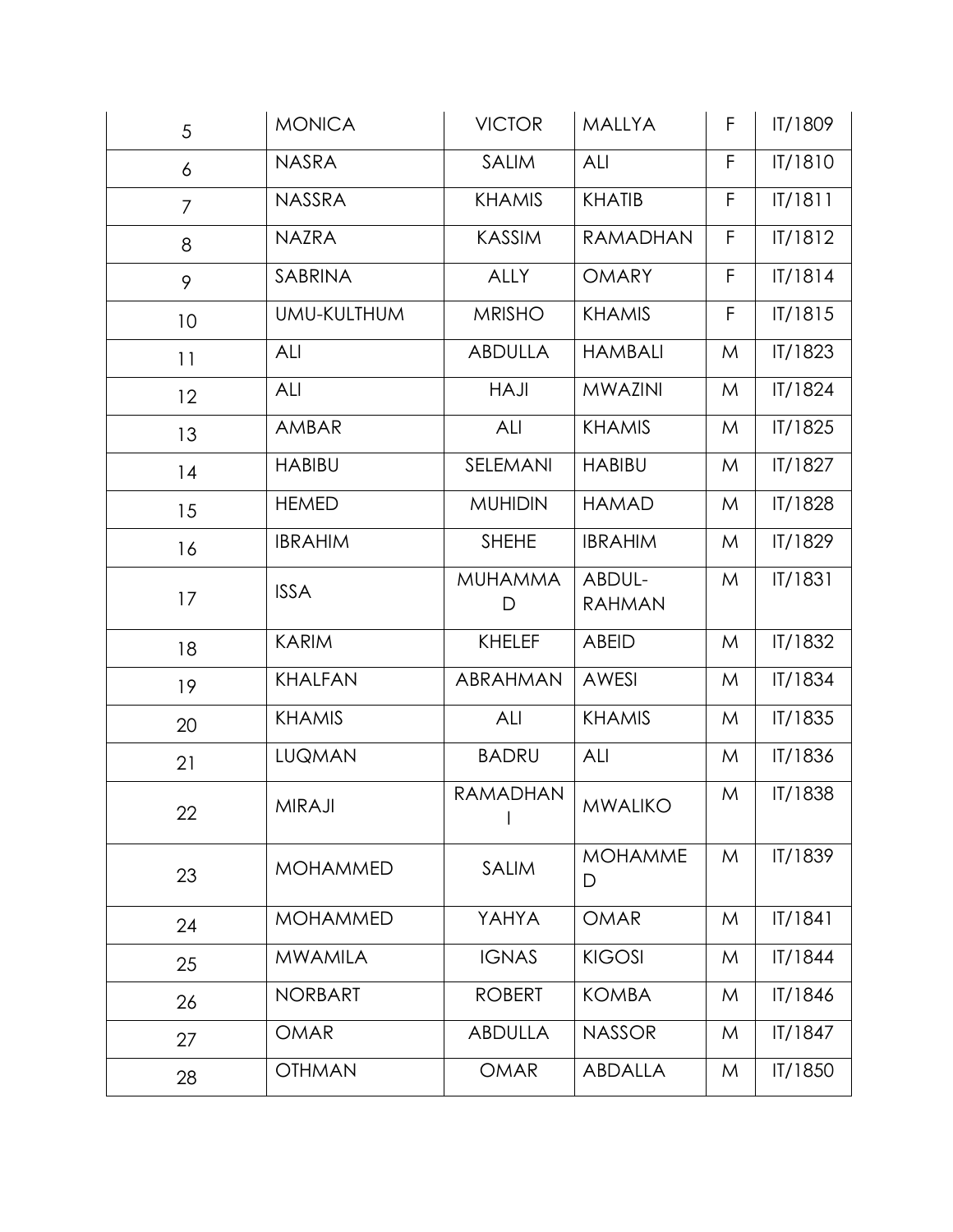| 29 | RAMADHAN     | ALI | <b>KHAMIS</b> | M | IT1728            |
|----|--------------|-----|---------------|---|-------------------|
| 30 | <b>MUSSA</b> | Α   | <b>MUSSA</b>  | M | IT1727            |
| 31 | <b>JOHN</b>  | Β   | <b>MBAGA</b>  | M | KIST/IT/0<br>1129 |

| STASHAHADA YA UALIMU HESABATI NA SAYANSI MSINGI (DMSPR) |                 |                    |                              |            |                     |  |  |  |
|---------------------------------------------------------|-----------------|--------------------|------------------------------|------------|---------------------|--|--|--|
| <b>SN</b>                                               | <b>1ST NAME</b> | 2ND<br><b>NAME</b> | <b>SURNA</b><br><b>ME</b>    | <b>GEN</b> | <b>REG. NO</b>      |  |  |  |
| 1                                                       | <b>MIZA</b>     | <b>JUMA</b>        | ABDALL<br>A                  | F          | KIST/MST/00<br>1743 |  |  |  |
| $\overline{2}$                                          | <b>ARAFA</b>    | <b>HAMAD</b>       | <b>KHAMIS</b>                | F          | KIST/MST/00<br>1733 |  |  |  |
| 3                                                       | <b>BIIMA</b>    | <b>ALIM</b>        | S ALI                        | F          | KIST/MST/00<br>1864 |  |  |  |
| $\overline{4}$                                          | <b>MWAKA</b>    | <b>AMEIR</b>       | <b>MUDU</b>                  | F          | KIST/MST/00<br>1723 |  |  |  |
| 5                                                       | <b>SICHANA</b>  | <b>KHAMIS</b>      | <b>JUMA</b>                  | F          | KIST/MST/00<br>1729 |  |  |  |
| 6                                                       | SIYENU          | <b>ABUSHIRI</b>    | ALI                          | F          | KIST/MST/00<br>1852 |  |  |  |
| $\overline{7}$                                          | <b>MTUMWA</b>   | <b>SHAIBU</b>      | <b>BAKAR</b>                 | F          | KIST/MST/00<br>1512 |  |  |  |
| 8                                                       | <b>MWAJUMA</b>  | <b>HAMAD</b>       | <b>HAUTO</b><br><b>SHI</b>   | F          | KIST/MST/00<br>1520 |  |  |  |
| 9                                                       | <b>FELISTER</b> | W                  | <b>CHARL</b><br>ES           | F          | KIST/MST/00<br>1654 |  |  |  |
| 10                                                      | <b>RAMLA</b>    | <b>MUSTAFA</b>     | <b>HASSA</b><br>$\mathsf{N}$ | F          | KIST/MST/15<br> 4   |  |  |  |
| 11                                                      | <b>ZUWENA</b>   | ABDALLA            | <b>HILAL</b>                 | F          | KIST/MST/16<br>36   |  |  |  |
| 12                                                      | <b>MWAKAZI</b>  | <b>TAHIR</b>       | <b>JUMA</b>                  | F          | KIST/MST/17<br>24   |  |  |  |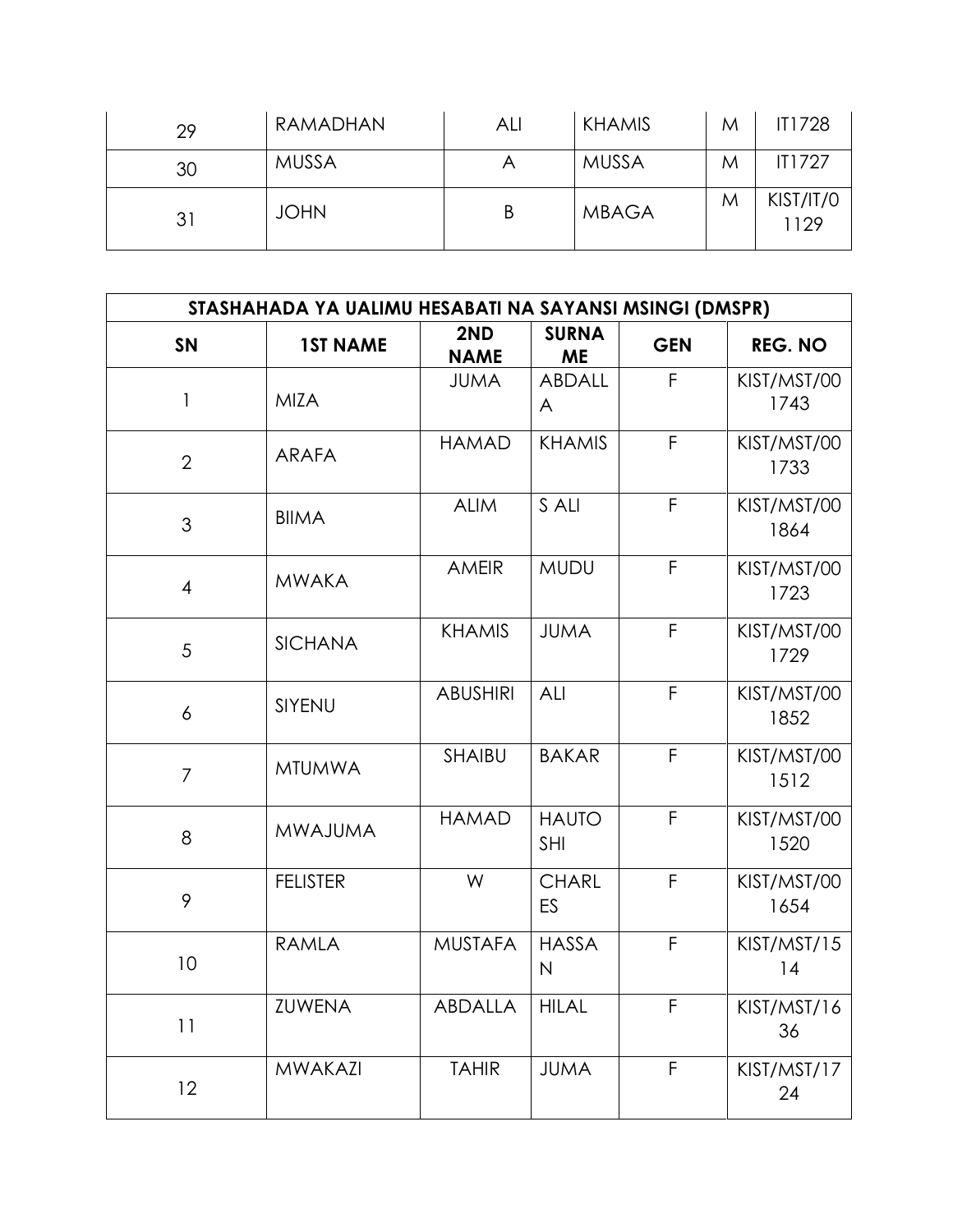| 13 | <b>AMINA</b>   | <b>FIKIRINI</b> | <b>SILIMA</b>      | F            | KIST/MST/14<br>05 |
|----|----------------|-----------------|--------------------|--------------|-------------------|
| 14 | <b>ZAINAB</b>  | <b>HASSAN</b>   | <b>KOND</b><br>O   | $\mathsf F$  | KIST/MST/14<br>68 |
| 15 | KIJAKAZI       | <b>KHAMIS</b>   | <b>MSHEN</b><br>GA | $\mathsf F$  | KIST/MST/14<br>69 |
| 16 | <b>MARYAM</b>  | <b>KHAMIS</b>   | <b>KOMB</b><br>O   | $\mathsf{F}$ | KIST/MST/17<br>17 |
| 17 | <b>STARA</b>   | <b>MUHSIN</b>   | ALI                | $\mathsf{F}$ | KIST/MST/17<br>17 |
| 18 | <b>HAJI</b>    | AME             | <b>HAJI</b>        | M            | KIST/MST/14<br>64 |
| 19 | ALI            | <b>MIRAJI</b>   | <b>VUAI</b>        | M            | KIST/MST/17<br>36 |
| 20 | <b>MSIMU</b>   | <b>HAJI</b>     | <b>UKASH</b><br>A  | F            | KIST/MST/16<br>19 |
| 21 | <b>RIZIKI</b>  | <b>MNGWALI</b>  | <b>HAJI</b>        | $\mathsf{F}$ | KIST/MST/16<br>26 |
| 22 | <b>MGENI</b>   | <b>MBAROUK</b>  | <b>KHATIB</b>      | $\mathsf{F}$ | KIST/MST/18<br>80 |
| 23 | <b>RAUHIYA</b> | <b>ABD</b>      | <b>RASHID</b>      | F            | KIST/MST/18<br>93 |

|               | STASHAHADAYA MAABARA YA SAYANSI NA TEKNOLOJIA |                 |                |            |                |  |  |
|---------------|-----------------------------------------------|-----------------|----------------|------------|----------------|--|--|
| <b>SN</b>     | <b>1ST NAME</b>                               | <b>2ND NAME</b> | <b>SURNAME</b> | <b>GEN</b> | <b>REG. NO</b> |  |  |
|               | ANUWAR                                        | SULEIMAN        | <b>JUMA</b>    | M          | KIST/LT/1620   |  |  |
| $\mathcal{P}$ | <b>HUDA</b>                                   | MASAHIBU        | <b>MAJID</b>   | M          | KIST/Lt/1622   |  |  |
| 3             | <b>AISHA</b>                                  | <b>HEMED</b>    | <b>SEIF</b>    | F          | KIST/LT/1801   |  |  |
| 4             | <b>AMINA</b>                                  | <b>HAMAD</b>    | <b>JUMA</b>    | F          | KIST/LT/1802   |  |  |
| 5             | <b>ZEYANA</b>                                 | ALI             | SALUM          | F          | KIST/LT/1823   |  |  |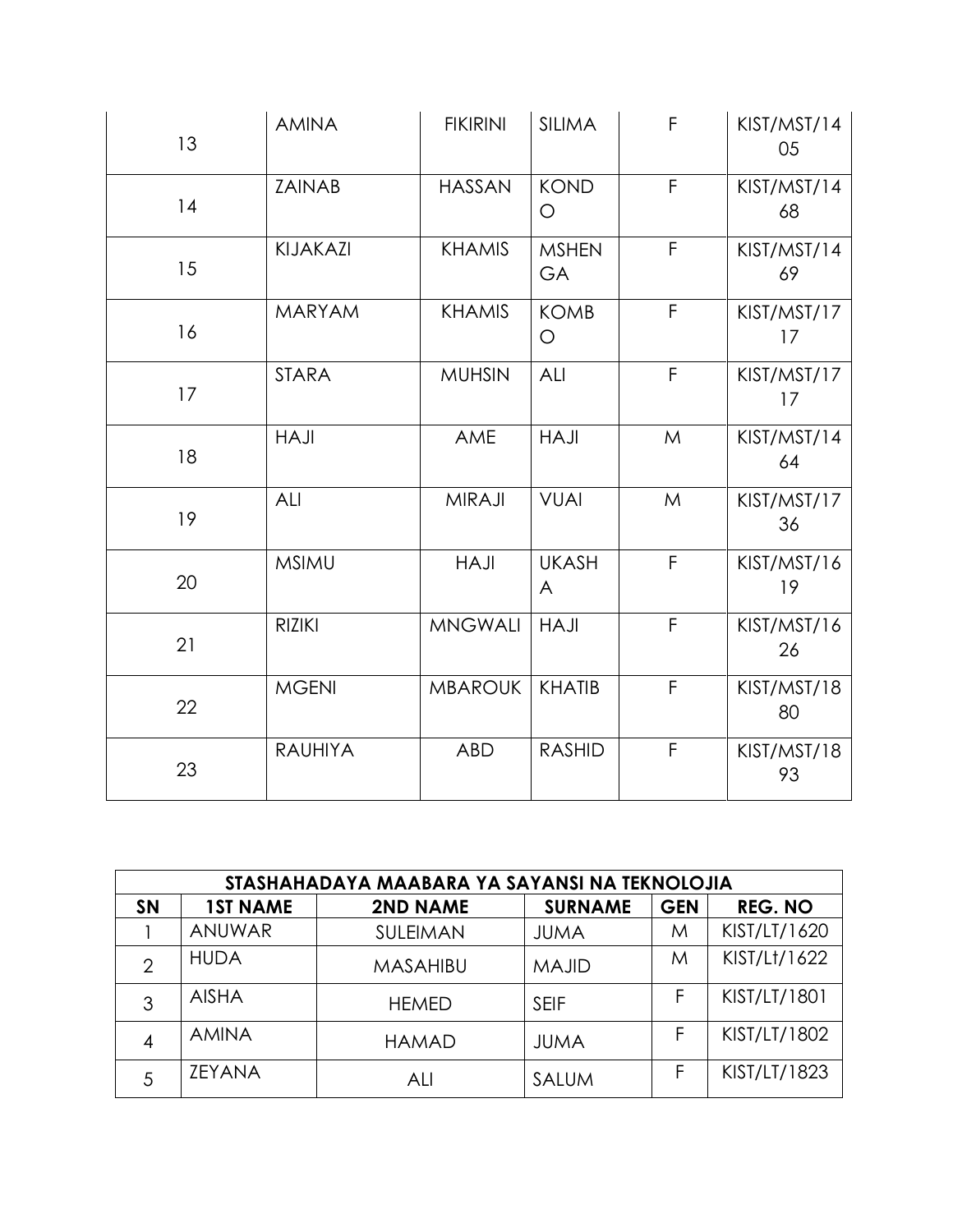| 6  | <b>OMAR</b>    | <b>JUMA</b>     | <b>OMAR</b>     | M | KIST/LT/1842 |
|----|----------------|-----------------|-----------------|---|--------------|
| 7  | <b>ILHAM</b>   | <b>MWINJUMA</b> | <b>MUHARAMI</b> | F | KIST/LT/1809 |
| 8  | <b>FAHMI</b>   | <b>TALHAT A</b> | <b>BDULLA</b>   | M | KIST/LT/1725 |
| 9  | <b>MAIMUNA</b> | <b>ABDULLA</b>  | <b>KHAMIS</b>   | F | KIST/LT/1711 |
| 10 | <b>ABDUL</b>   | <b>OTHMAN</b>   | <b>RAMADHAN</b> | M | KIST/LT/1720 |
| 11 | <b>FATMA</b>   | <b>SULEIMAN</b> | <b>MAKAME</b>   | F | KIST/LT/1704 |
| 12 | <b>JULIANA</b> | <b>GEORGE</b>   | <b>GASPAL</b>   | F | KIST/LT/1709 |
| 13 | <b>RUWAIDA</b> | <b>SILIMA</b>   | <b>MNEMBA</b>   | F | KIST/LT/1713 |
| 14 | <b>TAWADUD</b> | <b>ISMAIL</b>   | <b>KHATIB</b>   | F | KIST/LT/1614 |

|                   | ASTASHAHADA YA MAFUNZO YA AMALI |            |                                              |
|-------------------|---------------------------------|------------|----------------------------------------------|
| <b>SN</b>         | <b>FULL NAME</b>                | <b>GEN</b> | <b>COURSE</b>                                |
| 1                 | ABDALLA HAMADI ABDALLA          | M          |                                              |
| $\overline{2}$    | ABDUL-LATIF AME HASSAN          | M          |                                              |
| 3                 | ABUUBAKAR MUSSA KHALID          | M          |                                              |
| 4                 | ABUUBAKAR NASOR SALUM           | M          |                                              |
| 5                 | ABUBAKARI SELEMAN SEIF          | M          |                                              |
| 6                 | ABUUBAKAR SULEIMAN MUHAMMED     | M          | <b>MAFRIJI NA VIYOYOZI</b><br>(REFREGIRATION |
| 7                 | ALI MUHAMMED ALI                | M          | <b>AND</b><br>AIRCONDITION)                  |
| 8                 | FAISAL KHALID HAMZA             | M          |                                              |
| 9                 | <b>HASSAN HIJA FADHILI</b>      | M          |                                              |
| 10 <sup>°</sup>   | HASSAN SAID HASSAN              | M          |                                              |
| 11                | <b>IDDI ALI OMAR</b>            | M          |                                              |
| $12 \overline{ }$ | <b>IDDI HAJI SHAKA</b>          | M          |                                              |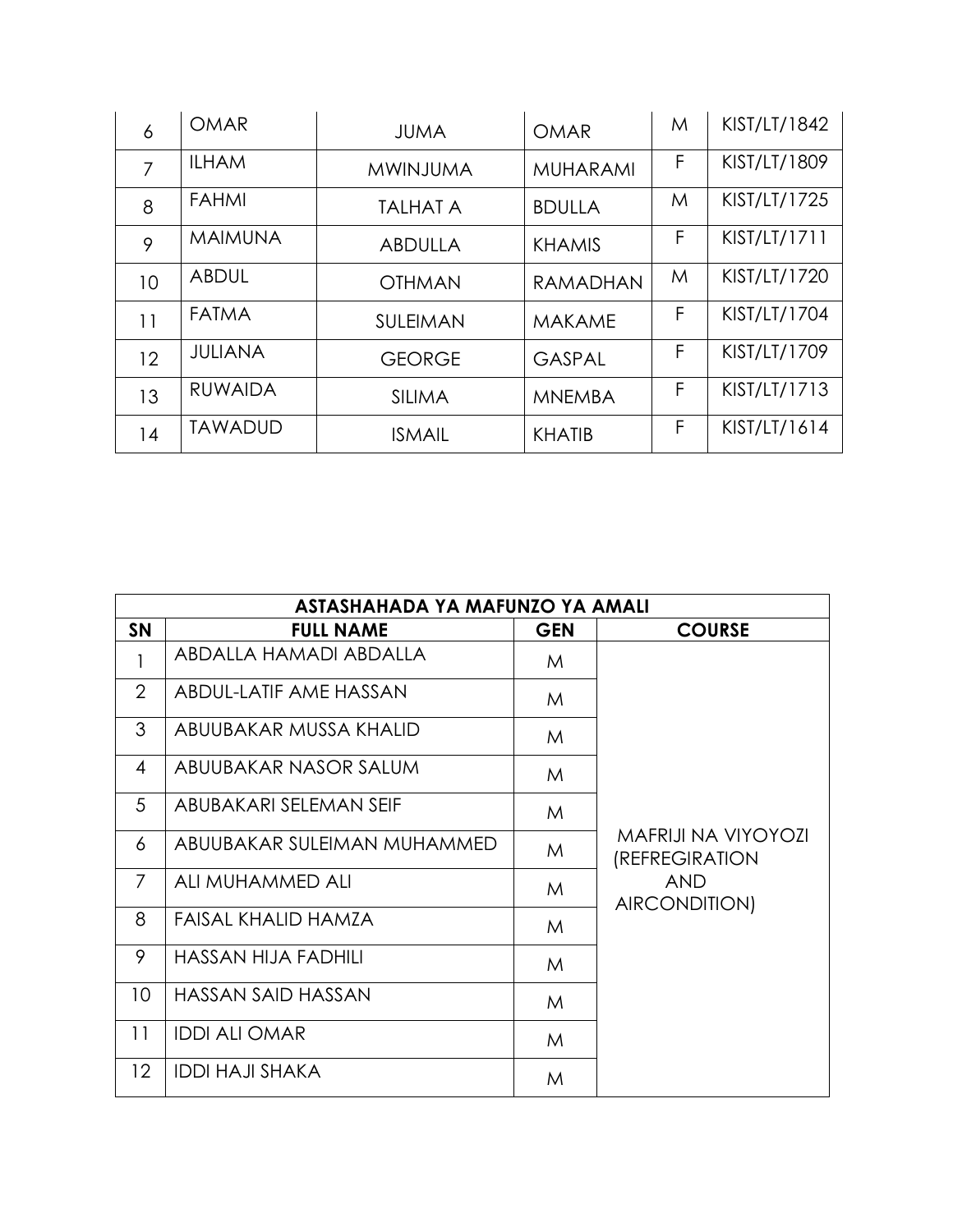| 13 | <b>ISMAIL MOH'D KHAMISS</b>   | M |  |
|----|-------------------------------|---|--|
| 14 | <b>ISMAIL ZUBEIR KOMBO</b>    | M |  |
| 15 | <b>ISSA MAYAZI HAJI</b>       | M |  |
| 16 | <b>ISSA MASOUDI RASHID</b>    | M |  |
| 17 | <b>JUMA KHAMISS JUMA</b>      | M |  |
| 18 | <b>KHAMISS ALI OTHAMAN</b>    | M |  |
| 19 | <b>KHAMISS OTHMAN ALI</b>     | M |  |
| 20 | MAKAME SHADHIL ALI            | M |  |
| 21 | <b>MASSOUD AMOUR SHEHA</b>    | M |  |
| 22 | <b>MOH'D JUMANNE MOHAMMED</b> | M |  |
| 23 | <b>MOHD MUHSIN ALLI</b>       | M |  |
| 24 | <b>MRISHO MFAUME MAGOZI</b>   | M |  |
| 25 | MUDATHIR OMAR HAMAD           | M |  |
| 26 | MUHAJIR KHAMISS KOMBO         | M |  |
| 27 | MUKRIM RAJAB SIMAI            | M |  |
| 28 | NAJIM SAID SHAAME             | M |  |
| 29 | OMAR ALL OMAR                 | M |  |
| 30 | SAID ALI SAID                 | M |  |
| 31 | SAID HAJI ALI                 | M |  |
| 32 | <b>SAID SULEIMAN FAKI</b>     | M |  |
| 33 | <b>SUDI HAJI KHATIBU</b>      | M |  |
| 34 | SUFIAN ABDALLA KHATIBU        | M |  |
| 35 | <b>SULEIMAN SALUM MWINYI</b>  | M |  |
| 36 | YAHYA HAMADI YUSSUF           | M |  |
| 37 | YUSSUF MBAROUK ABDALLAH       | M |  |
| 38 |                               |   |  |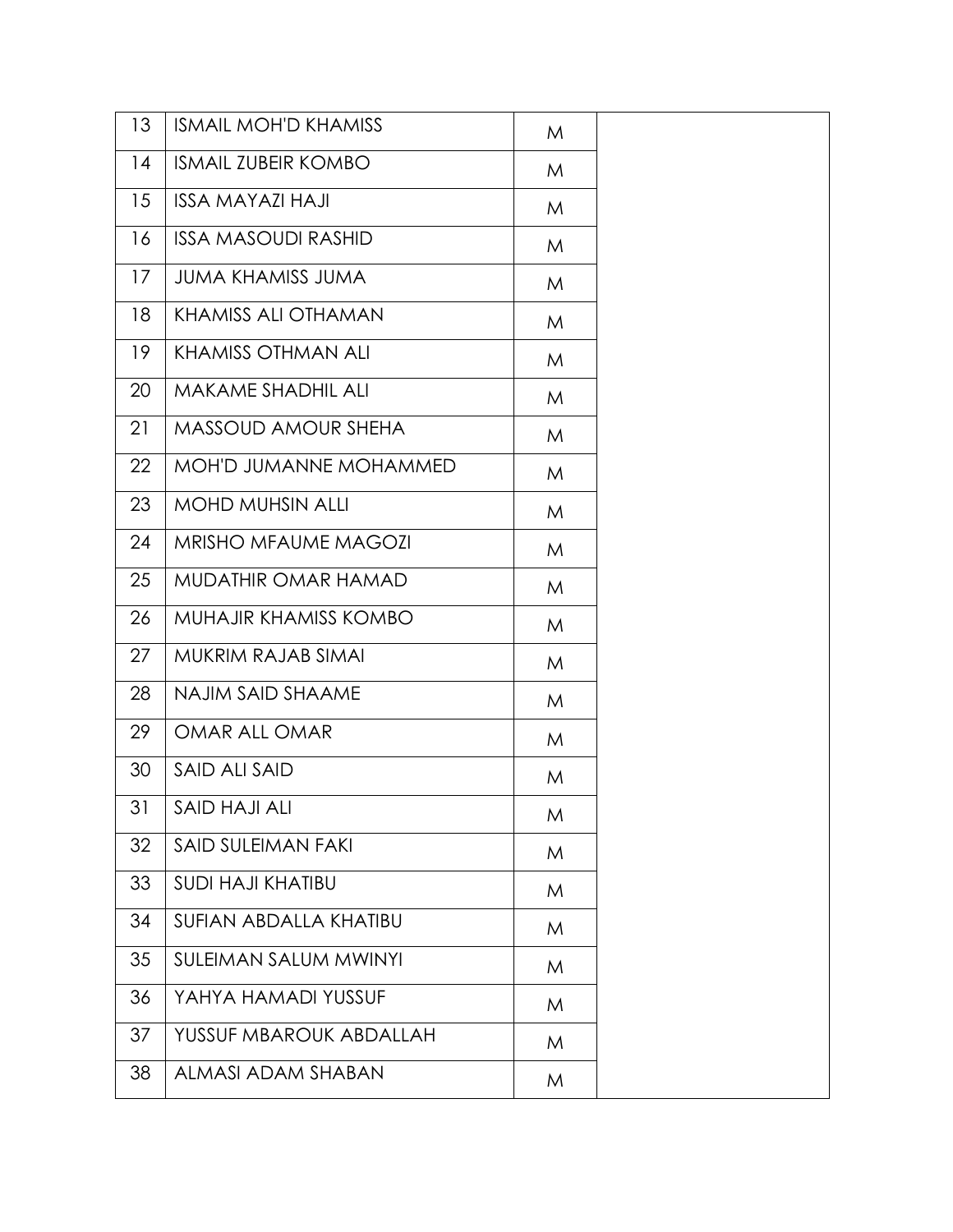| 39 | SALUM MWINYI MOH'D            | M |                        |
|----|-------------------------------|---|------------------------|
| 40 | <b>ABDI-LAH PANDE KHAMIS</b>  | M |                        |
| 41 | <b>JUMA MAKAME FAKI</b>       | M |                        |
| 42 | <b>MOHAMED JUMA MAULID</b>    | M |                        |
| 43 | <b>ABDUL-LATIF ALI MTUMWA</b> | M |                        |
| 44 | OMAR SAID OMAR                | M |                        |
| 45 | ABAS KHAMISI ABAS             | M |                        |
| 46 | ABDUL-HAMID BADRU NASSOR      | M |                        |
| 47 | <b>ABDULLA MOH'D ALI</b>      | M |                        |
| 48 | <b>ABDUL-NASIR MOHD ALI</b>   | M |                        |
| 48 | ADAM JUMA DUME                | M |                        |
| 50 | <b>ALI JUMA ALI</b>           | M |                        |
| 51 | <b>ALI KIDIKO HIMIDI</b>      | M |                        |
| 52 | ALI NASSOR NGAGESA            | M |                        |
| 53 | <b>ALIY SULEIMAN HAMAD</b>    | M |                        |
| 54 | ALLY MOHAMMED ALLY            | M | <b>UMEME WA MAGARI</b> |
| 55 | <b>AMOUR ABDALLA KHAMIS</b>   | M | (AUTO-ELECTRIC)        |
| 56 | AMOUR JUMA AMOUR              | M |                        |
| 57 | <b>AMOUR KHATOR KHAMIS</b>    | M |                        |
| 58 | ANTAR RAJABU MTUMWA           | M |                        |
| 59 | ASAA JUMA HAMAD               | M |                        |
| 60 | DAUD HASSAN BAKARI            | M |                        |
| 61 | DAUD MUHAMMED SULEIMAN        | M |                        |
| 62 | <b>GEOFREY LEONAD</b>         | M |                        |
| 63 | <b>GHARIB AHMED GHARIB</b>    | M |                        |
| 64 | HAJI SHUKURU RAMADHANI        | M |                        |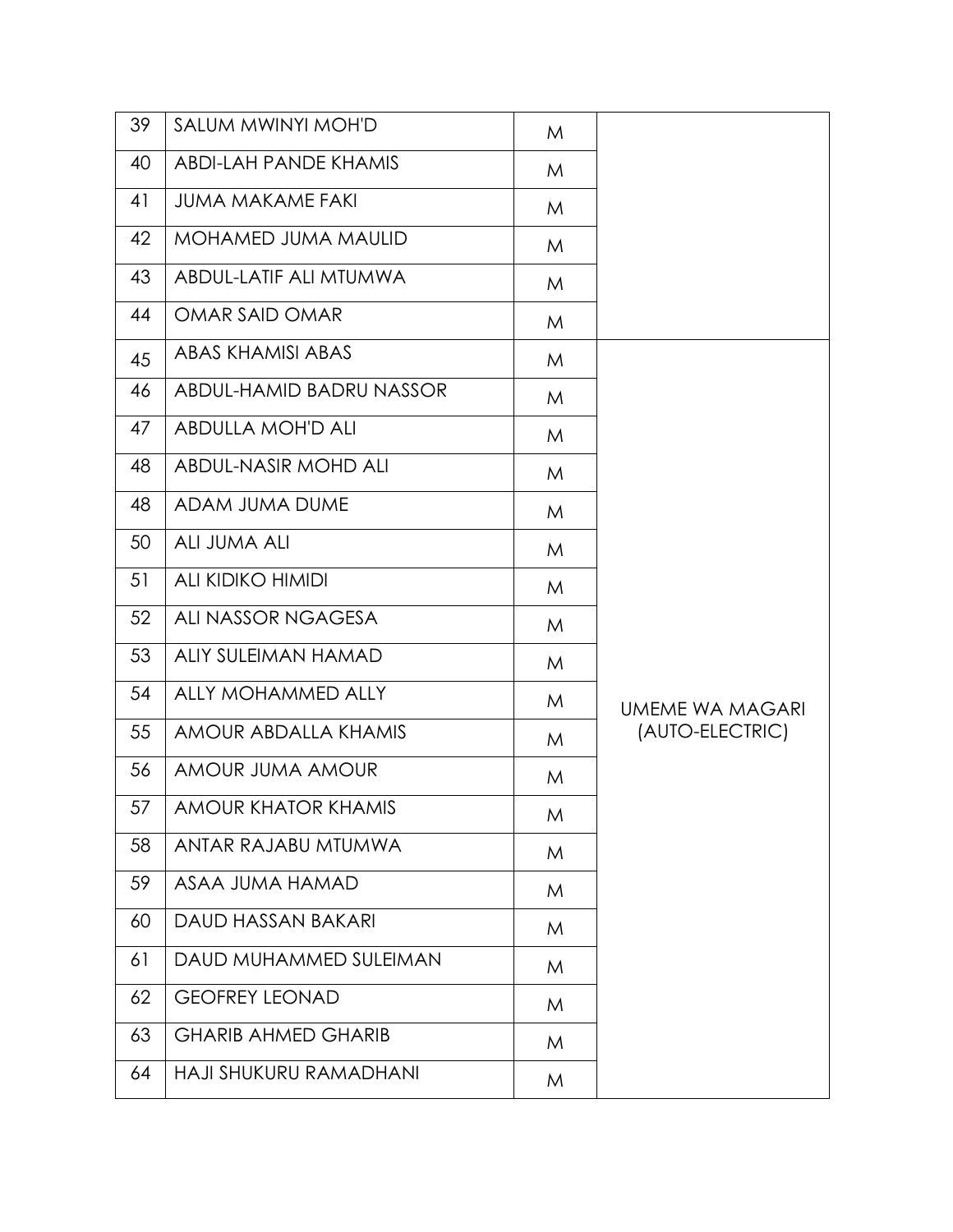| 65 | HAMAD MOH'D HAMAD               | M |  |
|----|---------------------------------|---|--|
| 66 | HASSAN AME MACHANO              | M |  |
| 67 | <b>HUSSEIN ALLY MAKAME</b>      | M |  |
| 68 | <b>IBRAHIM MASOUD ALI</b>       | M |  |
| 69 | <b>ISMAIL MUHAMMED SALUM</b>    | M |  |
| 70 | JUMA PASKAL JUMA                | M |  |
| 71 | KASSIM ABDALLA KASSIM           | M |  |
| 72 | KASSIM AYOUB MAABAD             | M |  |
| 73 | KHAMISS ALI MAKAME              | M |  |
| 74 | KHAMISS ALI MUMO                | M |  |
| 75 | KHAMISS JUMA ABDI               | M |  |
| 76 | KHAMISS TWAHIR HAJI             | M |  |
| 77 | MAKAME ALI SHARIFU              | M |  |
| 78 | <b>MANSOOR SULEIMAN VANDUME</b> | M |  |
| 79 | MATAKA HIJA HAJI                | M |  |
| 80 | MOHAMMED HASHIM WAZIR           | M |  |
| 81 | MUHAJIR MUHAMMED HASSAN         | M |  |
| 82 | MUHAMMED ALI ABDUL-RAHMAN       | M |  |
| 83 | MUHAMMED ATHUMAN HUSSEIN        | M |  |
| 84 | MUSSA OTHMAN JUMA               | M |  |
| 85 | MUSTAFA MAULID ISMAIL           | M |  |
| 86 | RAMADHAN HAJI ADAM              | M |  |
| 87 | RASHID ALI RASHID               | M |  |
| 88 | RIDHIWAN SHAABAN MUHIDINI       | M |  |
| 89 | SALIM AMOUR SALUM               | M |  |
| 90 | SALUM JUMA JECHA                | M |  |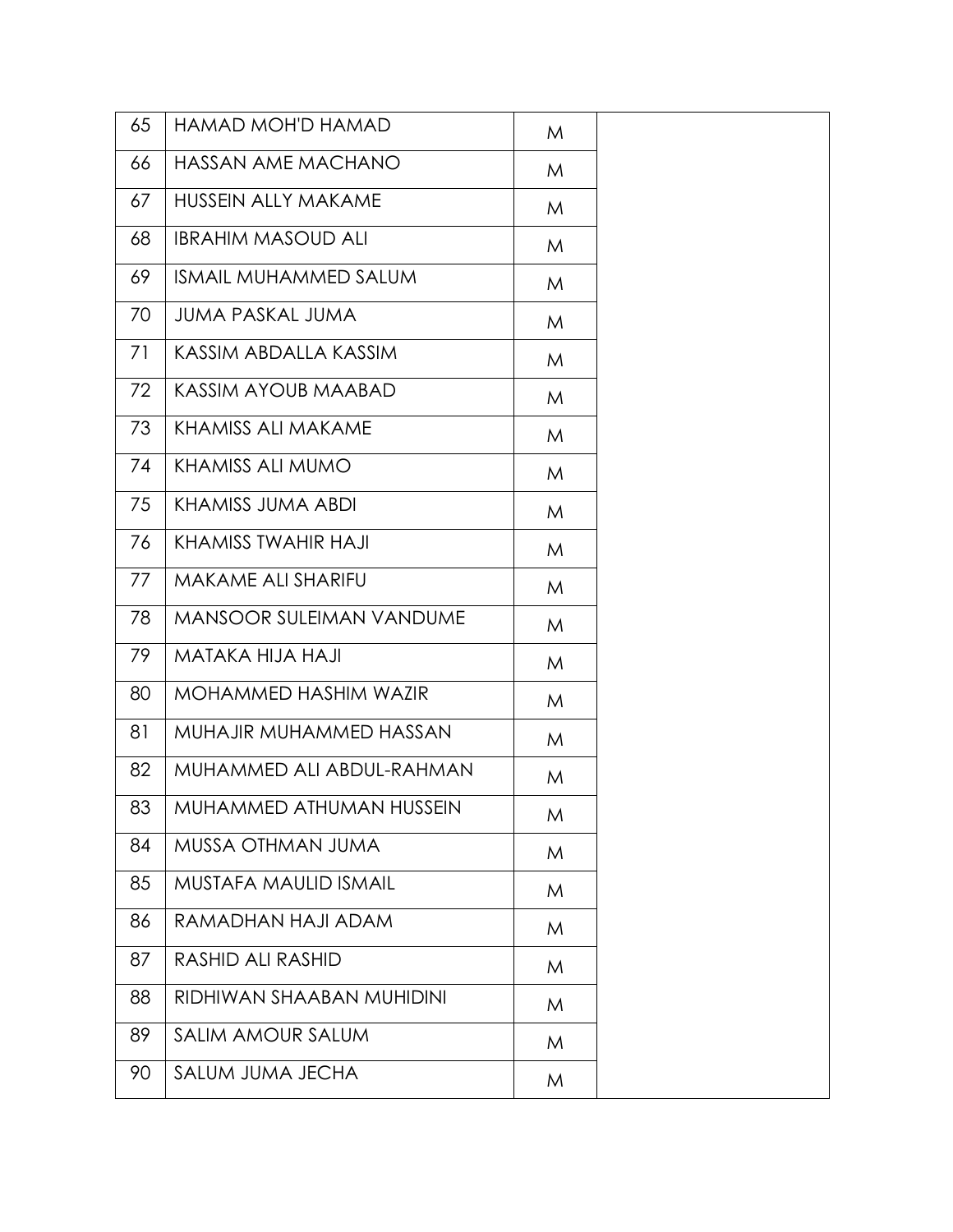| 91  | SAMUEL JEREMIA KILUMBI         | M |                                     |
|-----|--------------------------------|---|-------------------------------------|
| 92  | SEIFU MBAROUK SHARIFU          | M |                                     |
| 93  | <b>SHAHA JUMA JONGO</b>        | M |                                     |
| 94  | SHAABAN ATHUMAN YAHYA          | M |                                     |
| 95  | <b>SULEIMAN RASHID HUSSEIN</b> | M |                                     |
| 96  | SULEIMAN ABDALLA HAJI          | M |                                     |
| 97  | <b>WAHID ALI SAID</b>          | M |                                     |
| 98  | <b>ABDI HAROUB ALI</b>         | M |                                     |
| 99  | ABDUL-MALIK JUMA HASSAN        | M |                                     |
| 100 | ABUUBAKAR ALI SULTAN           | M |                                     |
| 101 | <b>AHMED ALI SAID</b>          | M |                                     |
| 102 | AHMED SULEIMAN ALI             | M |                                     |
| 103 | ALI ABDALLA ALI                | M |                                     |
| 104 | AMINA SHADHIL SHAURI           | F |                                     |
| 105 | FATMA MUHAMMED ABDALLA         | F |                                     |
| 106 | HAFIDH HAMAD MBWANA            | M | UJENZI NA RAMANI ZA                 |
| 107 | <b>IBRAHIM DIWAN RAMADHAN</b>  | M | <b>MAJUMBA</b><br>(CIVIL DRAUFTING) |
| 108 | MUDRIK ABDUL-HAMID ALI         | M |                                     |
| 109 | MUHAMMED AMOUR ABDALLA.        | M |                                     |
| 110 | <b>MUHAMMED OMAR MUSSA</b>     | M |                                     |
| 111 | NASSOR ABDALLA SEIF            | M |                                     |
| 112 | SWAHAIBA VUAI KHATIBU          | F |                                     |
| 113 | <b>MUSA MBAROUK YUSSUF</b>     | M |                                     |
| 114 | MUSSA MUHAMMED NASSOR          | M |                                     |
| 115 | <b>ABDI HAROUB ALI</b>         | M |                                     |
| 116 | SULEIMAN MWALIM HASSAN         | M |                                     |
| 117 | <b>SULEIMAN SAGA HUSSEIN</b>   | M | <b>UCHONGAJI</b><br>(CARPENTRY)     |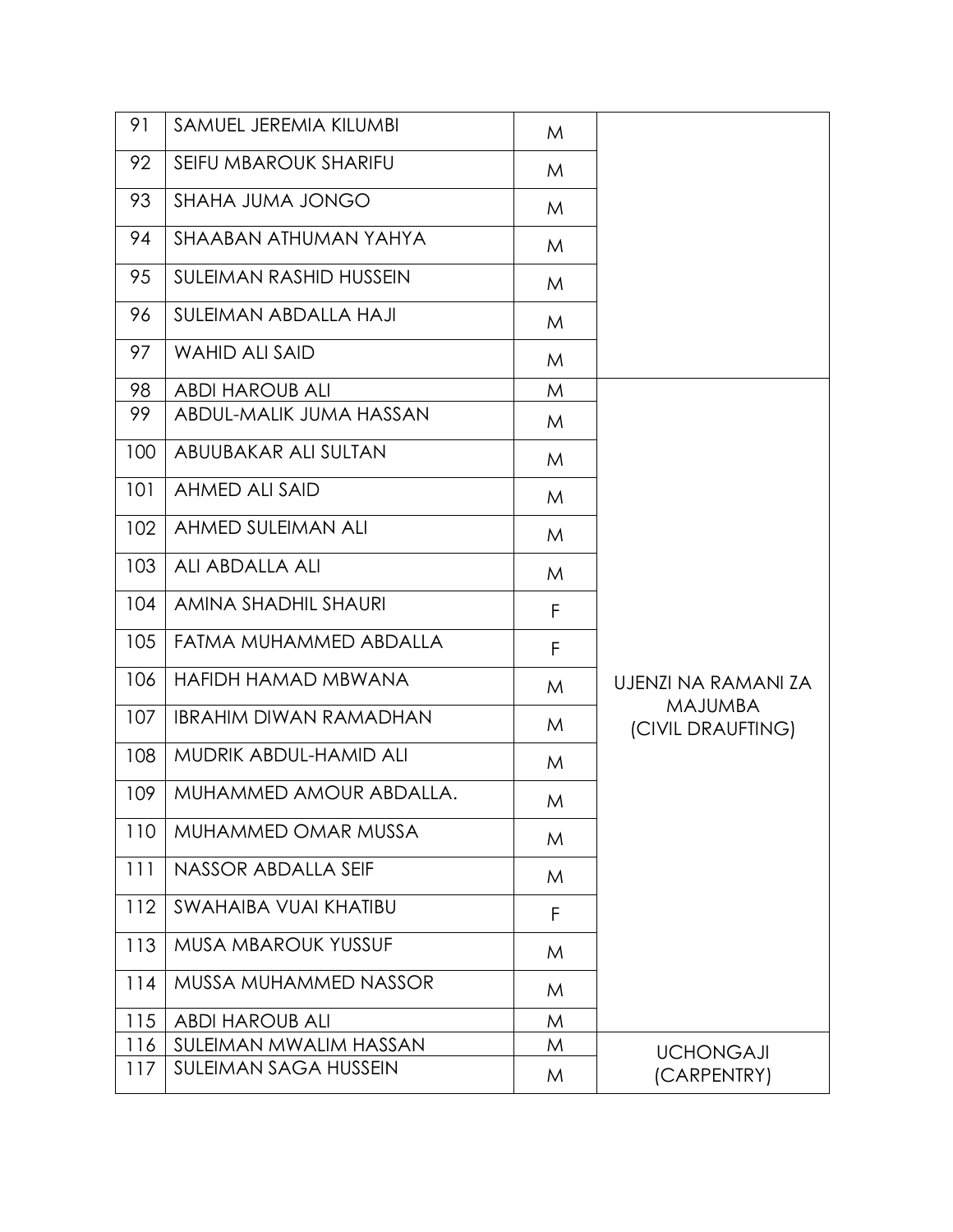| 118 | SALEH OMAR SWALEH             | M |                                      |
|-----|-------------------------------|---|--------------------------------------|
| 119 | KOJA ABDALLA BORI             | M | UFUNDI RADIO NA TV                   |
| 120 | <b>MASOUD ALI SALEH</b>       | M | <b>TV RADIO REPAIR</b>               |
| 121 | ABDALLA SALEH MWITA           | M |                                      |
| 122 | ABDILLAH IDRISA MAULID        | M |                                      |
| 123 | ABDUL-RAHMAN ABUUBAKAR SAFISA | M |                                      |
| 124 | ABUUBAKAR FADHIL ABDALLA      | M |                                      |
| 125 | ADAM HASSAN MUHALI            | M |                                      |
| 126 | ALI KHALFAN ALI               | M |                                      |
| 127 | ALLY MBARUKU ALLY             | M |                                      |
| 128 | ALI MWALIMU ALI               | M |                                      |
| 129 | AMEIR ZUBEIR SLEIMAN          | M |                                      |
| 130 | ELIAS MAPULI MACHENGE         | M |                                      |
| 131 | <b>HASSAN JUMA KOMBO</b>      | M |                                      |
| 132 | HASSAN RAJAB HASSAN           | M |                                      |
| 133 | <b>IBRAHIM SALEH ABDALLA</b>  | M | <b>UFUNDI MITAMBO</b><br>(MECHANICS) |
| 134 | <b>IS-HAKA ABDALLA HAMADI</b> | M |                                      |
| 135 | <b>KHAMISS AMEIR SULEIMAN</b> | M |                                      |
| 136 | <b>KHAMISS KHATOR KHAMISS</b> | M |                                      |
| 137 | <b>KHAMIS NASSOR KHAMIS</b>   | M |                                      |
| 138 | MAKAME MUHAMMAD KHATIB        | M |                                      |
| 139 | <b>MUSSA AMOUR VUAI</b>       | M |                                      |
| 140 | MUSTAFA MUHAMMED BAKAR        | M |                                      |
| 4   | OMAR HILALI MO'HD             | M |                                      |
| 142 | OTHUMAN EDI MASANGULA         | M |                                      |
| 143 | SALEH SALIM ABDALLA           | M |                                      |
| 144 | <b>SHAIBU NASSOR MASOUDI</b>  | M |                                      |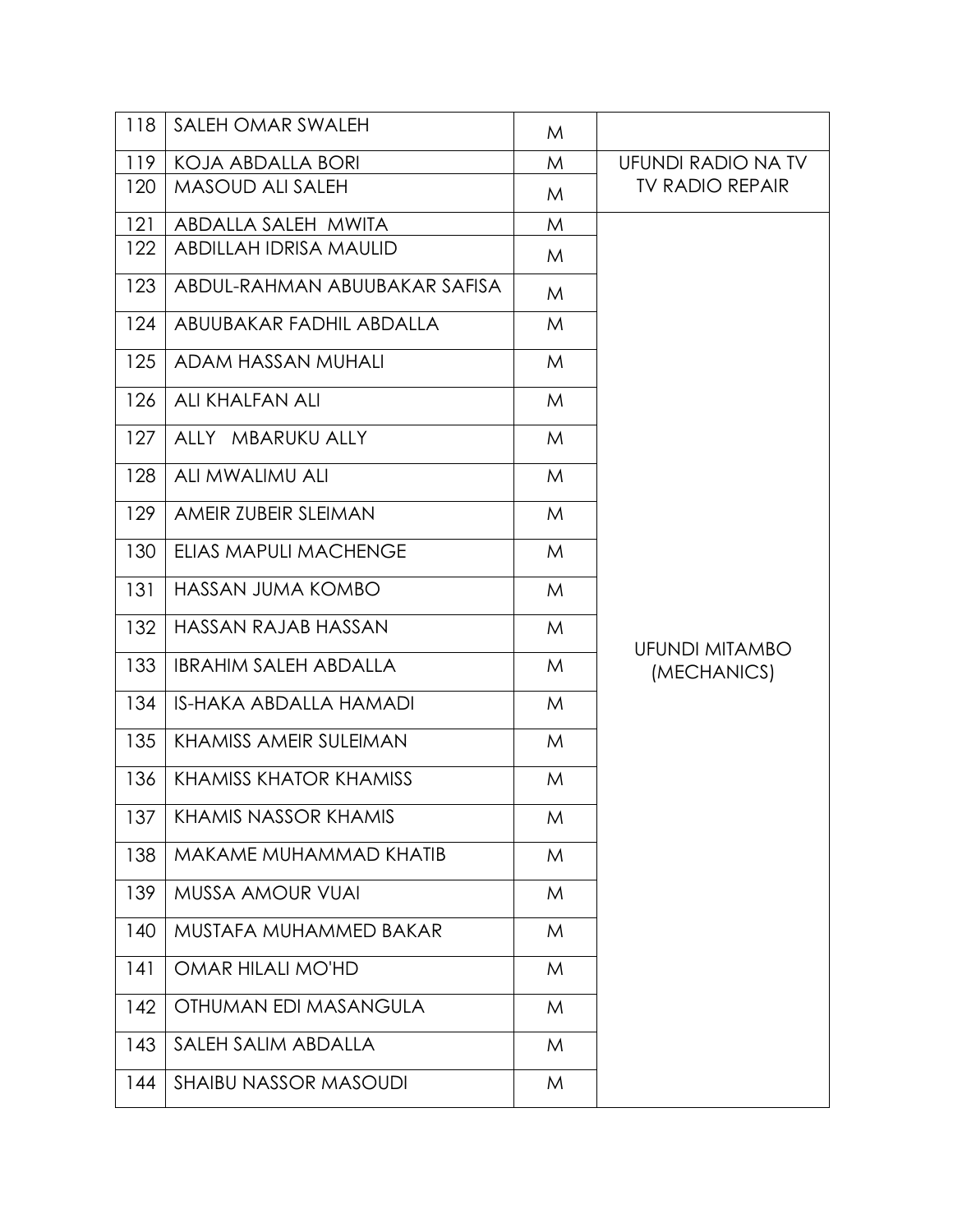| 145 | SULEIMAN ABDALLA JUMA           | M |                              |
|-----|---------------------------------|---|------------------------------|
| 146 | WILLIAM SEBASTIAN KAYOMBO       | M |                              |
| 147 | YASSIR MKUBWA MUHAMMED          | M |                              |
| 148 | <b>ABDILLAHI KHAMISS YUSSUF</b> | M |                              |
| 149 | <b>HASSAN ALI HAJI</b>          | M |                              |
| 150 | HASHIM ABDALLA BAKARI           | M |                              |
| 151 | <b>ISMAIL JUMA HABIBU</b>       | M |                              |
| 152 | MUSSA KASSIM MUSSA              | M |                              |
| 153 | <b>MUNDHIR JUMA NASSOR</b>      | M |                              |
| 154 | SAID JUMA JUMA                  | M |                              |
| 155 | SEIF HAMADI MOH'D               | M |                              |
| 156 | ABDALLAH DUDE PANDU             | M |                              |
| 157 | ABDILLAH OMAR JUMA              | M |                              |
| 158 | ABDILLAH YAHYA ABASS            | M |                              |
| 159 | ABDILLAHI ABDALLAH MASOUDI      | M |                              |
| 160 | <b>ABDUL KHAMISS SAID</b>       | M |                              |
| 161 | <b>ABDUL MUHAJIR ABDI</b>       | M |                              |
| 161 | ABDUL-AZIZI NASSIR SAID         | M |                              |
| 162 | ABDUL-GHAFUUR KHAMISS HAJI      | M | <b>UFUNDI UMEME</b>          |
| 163 | ABDUL-HAKIM M. ABDULHAKIM       | M | (ELECTRICAL<br>INSTALLATION) |
| 164 | ABDUL-WAHID NADHIF HASSAN       | M |                              |
| 165 | ABEID EDWARD BOGA               | M |                              |
| 166 | <b>ABEID HASSAN ALI</b>         | M |                              |
| 167 | ABRAHMAN ASAA HAJI              | M |                              |
| 168 | ABUUBAKAR ABRAHMAN SAID         | M |                              |
| 169 | ABUUBAKAR ALI MUSSA             | M |                              |
| 170 | ABUUBAKAR HAMZA HAJI            | M |                              |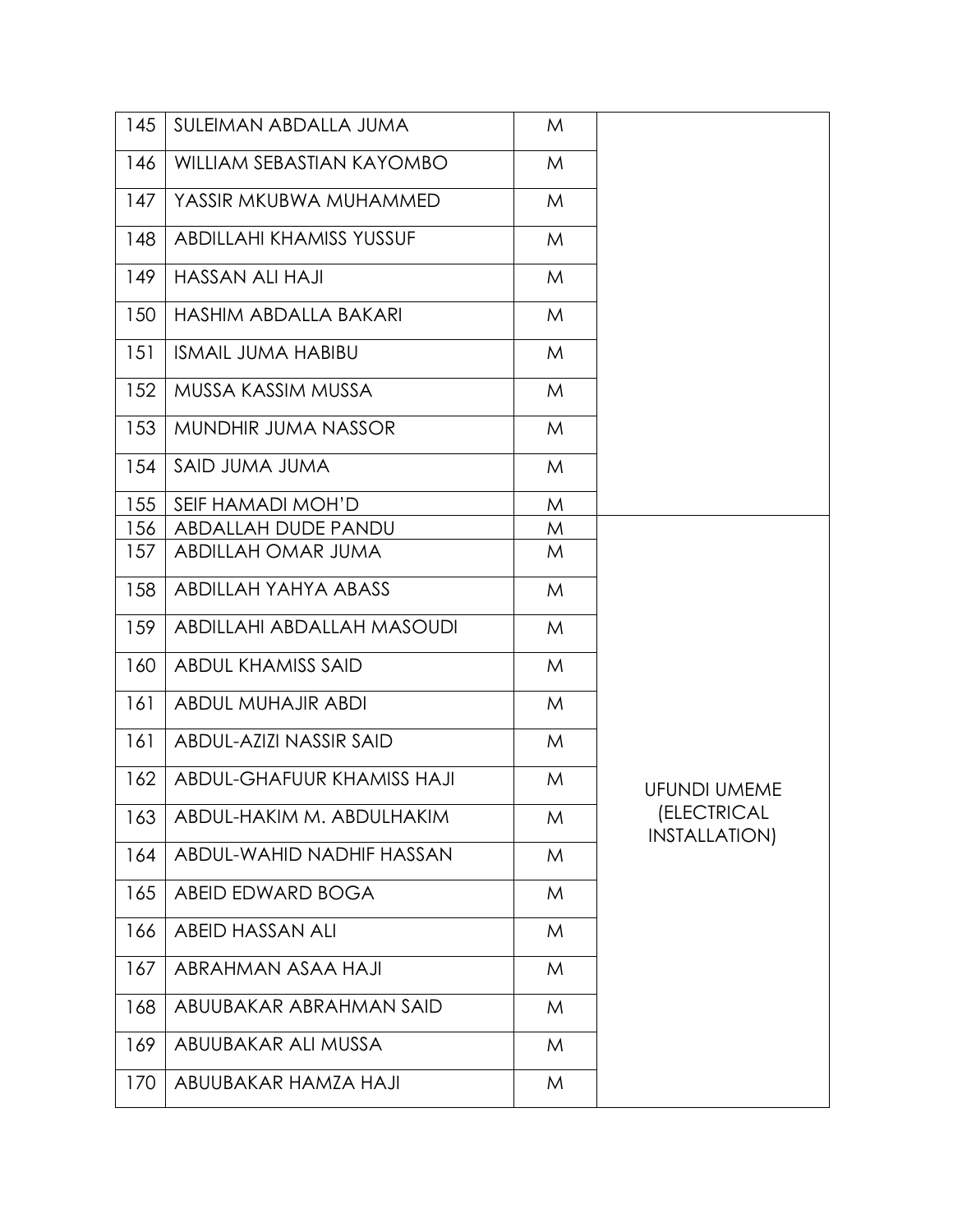| 171 | ABUUBAKAR JUMA SALUM           | M |
|-----|--------------------------------|---|
| 172 | <b>AHMED OTHMAN AZIZI</b>      | M |
| 173 | ALI IMAN ALI                   | M |
| 174 | ALI HASSAN MWINSHEHE           | M |
| 175 | ALI HASSAN NGWALI              | M |
| 176 | AMOUR RASHID ABDULLA           | M |
| 177 | ATHUMANI MUSSA RASHID          | M |
| 178 | AYOUB ISSA HASSAN              | M |
| 179 | <b>CHANDE RASHID CHANDE</b>    | M |
| 180 | FAHMI SEIF JUMA                | M |
| 181 | FATHIYA KOMBO MOH'D            | M |
| 182 | FEDRIK PAULO JOHN              | M |
| 183 | FLORIAN NJUNWA FROLENCE        | M |
| 184 | <b>HAIDAR MWALIM FOUM</b>      | M |
| 185 | <b>HAJI SALEH MUHAMMED</b>     | M |
| 186 | HAJI SALUM HAJI                | M |
| 187 | <b>HAMADI OTHMAN OMAR</b>      | M |
| 188 | HARITH MSHENGA CHUMU           | M |
| 189 | HARUBU ABDALLA MUHUSINI-       | M |
| 190 | HARUNA ABOUD MUHAMMED          | M |
| 191 | HASHIM JAFFAR SULEIMAN         | M |
| 192 | HASSAN ANAF HASSAN             | M |
| 193 | <b>HASSAN IDDI SILIMA</b>      | M |
| 194 | HIJA JUMA SULEIMAN             | M |
| 195 | <b>IBRAHIM MIRAJI KEIS</b>     | M |
| 196 | <b>IBRAHIM MUHAMMED MTWANA</b> | M |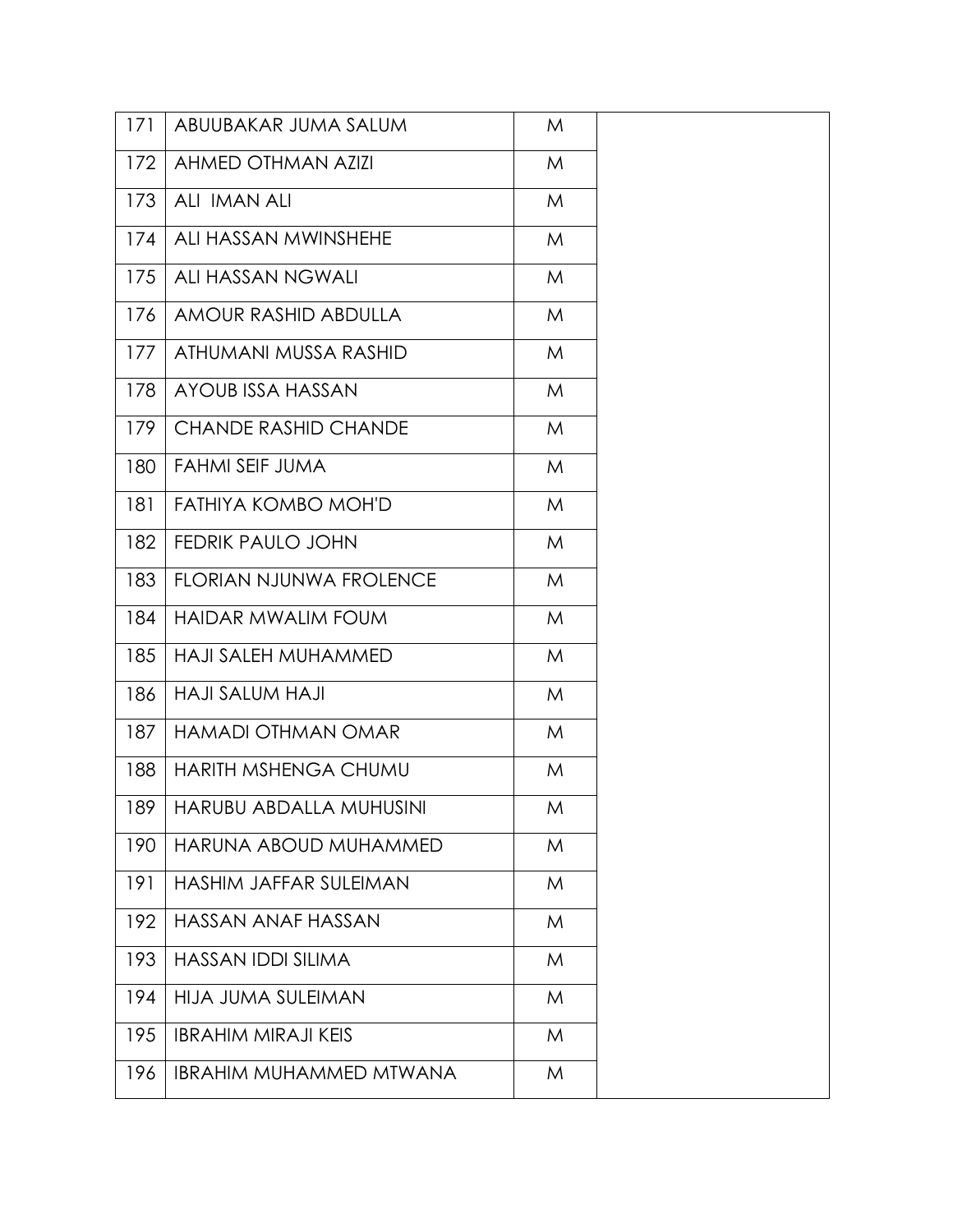| 197 | <b>IBRAHIM SAID MUSSA</b>    | M |  |
|-----|------------------------------|---|--|
| 198 | <b>ISSA KHAMIS HAMADI</b>    | M |  |
| 199 | <b>ISSA KHAMIS ISSA</b>      | M |  |
| 200 | <b>ISSA MWAVURA HAJI</b>     | M |  |
| 201 | <b>JUMA ABDALLA NICHOLAS</b> | M |  |
| 202 | <b>JUMA AHMED ALI</b>        | M |  |
| 203 | <b>JUMA HASSAN JUMA</b>      | M |  |
| 204 | <b>JUMA KHAMISS JUMA</b>     | M |  |
| 205 | <b>JUMA MOH'D JUMA</b>       | M |  |
| 206 | KASSIM MUHAMMED KASSIM       | M |  |
| 207 | KHALID HAJI JUMA             | M |  |
| 208 | <b>KHALID SULEIMAN AYOUB</b> | M |  |
| 209 | KHAMIS ALI MUHSIN            | M |  |
| 210 | <b>KHATOR JUMA KHATOR</b>    | M |  |
| 211 | KOMBO OTHMAN SUDI            | M |  |
| 212 | MAKAME JAKU VUAI             | M |  |
| 213 | <b>MASOUD SHAIBU OMAR</b>    | M |  |
| 214 | <b>MASSOUD KHAMIS MOH'D</b>  | M |  |
| 215 | MUDATHIR MOH'D NDEREMA       | M |  |
| 216 | MUHAMMED AMEIR ABDULLA       | M |  |
| 217 | MUHAMMED SHAIBU MCHEZO       | M |  |
| 218 | MUNDHIR ALI RAMADHAN         | M |  |
| 219 | <b>MUSA MLINGWA HAMIS</b>    | M |  |
| 220 | <b>NASSOR MOH'D NASSOR</b>   | M |  |
| 221 | OMAR ABUUBAKAR MAULID        | M |  |
| 222 | OMAR KHAMIS OMAR             | M |  |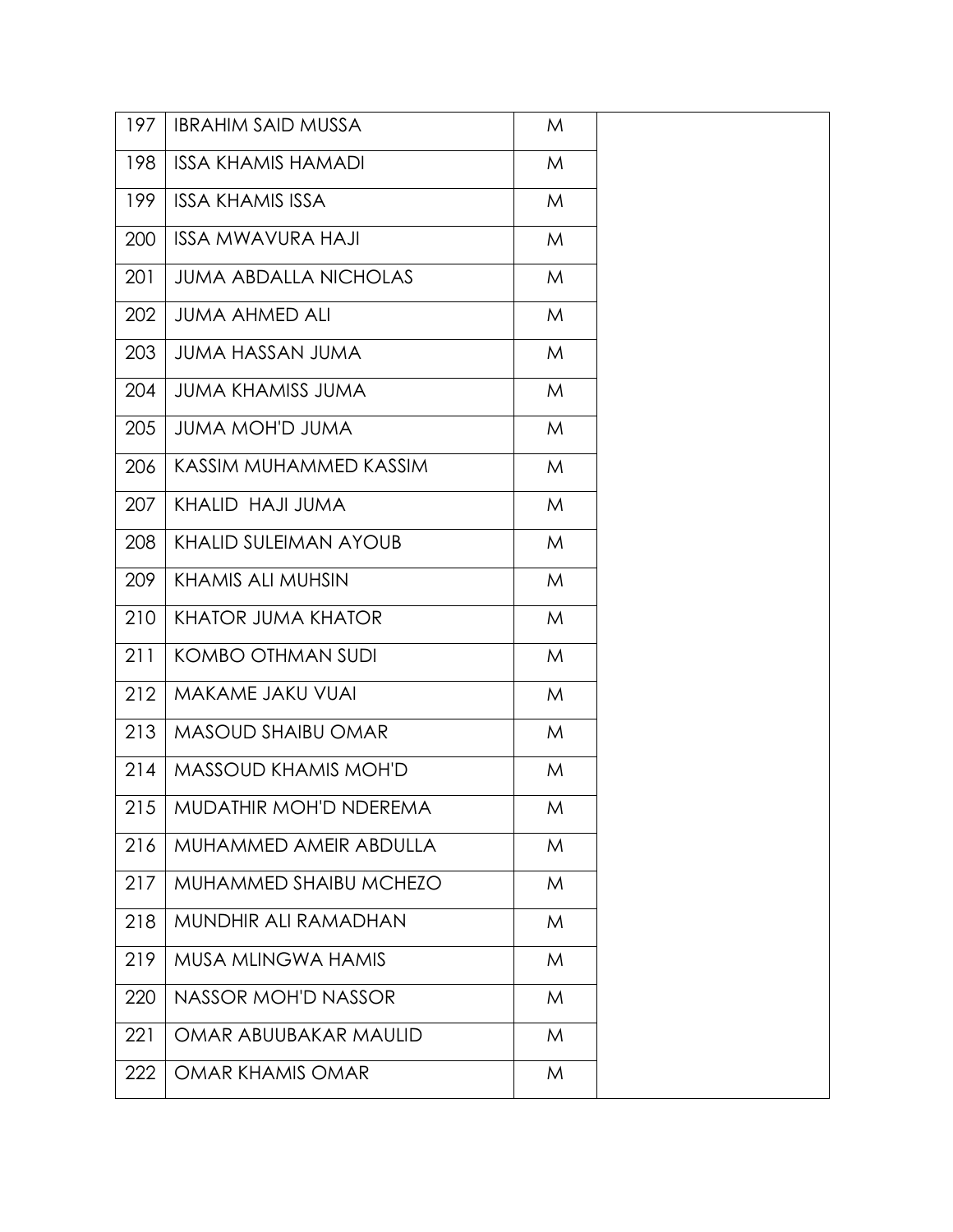| 223 | OMAR KHELEF ALI               | M |  |
|-----|-------------------------------|---|--|
| 224 | OMAR NASSOR SULEIMAN          | M |  |
| 225 | OMAR SAID OMAR HAMAD          | M |  |
| 226 | OMAR SAID OMAR SAID           | M |  |
| 227 | OTHMAN HAMADI ALI             | M |  |
| 228 | OTHMANI HAMADI KHAMIS         | M |  |
| 229 | RAJAB RAMADHAN SHARIA         | M |  |
| 230 | RAJABU HAMISI ATHUMANI        | M |  |
| 231 | RAJABU KHAMIS RAJAB           | M |  |
| 232 | RAMADHANI ABDALLA AME         | M |  |
| 233 | RAMADHANI ABDALLA YAKUBU      | M |  |
| 234 | RASHID A.ALI                  | M |  |
| 235 | <b>RASHID FAKI SHUNGI</b>     | M |  |
| 236 | SADIK VUA MSHENGA             | M |  |
| 237 | SADRU ABUU AMEIR              | F |  |
| 238 | SAID ABDALLA SAID             | M |  |
| 239 | SAID KHAMISS OTHMAN           | M |  |
| 240 | SAID MSELLEM ALI              | M |  |
|     | 241   SALEH JUMA HUSSEIN      | M |  |
| 242 | SALEH JUMA HUSSEIN            | M |  |
| 243 | SEIF ALI SEIF                 | M |  |
| 244 | SEIF HAFIDH MUHAMMED          | M |  |
| 245 | <b>MAULIDI SHIJA MWELOMWE</b> | M |  |
| 246 | SEIF JUMA ALI                 | M |  |
| 247 | <b>SHUKRY ALI SAID</b>        | M |  |
| 248 | <b>SUDI SAID MKOBOKWA</b>     | M |  |
|     |                               |   |  |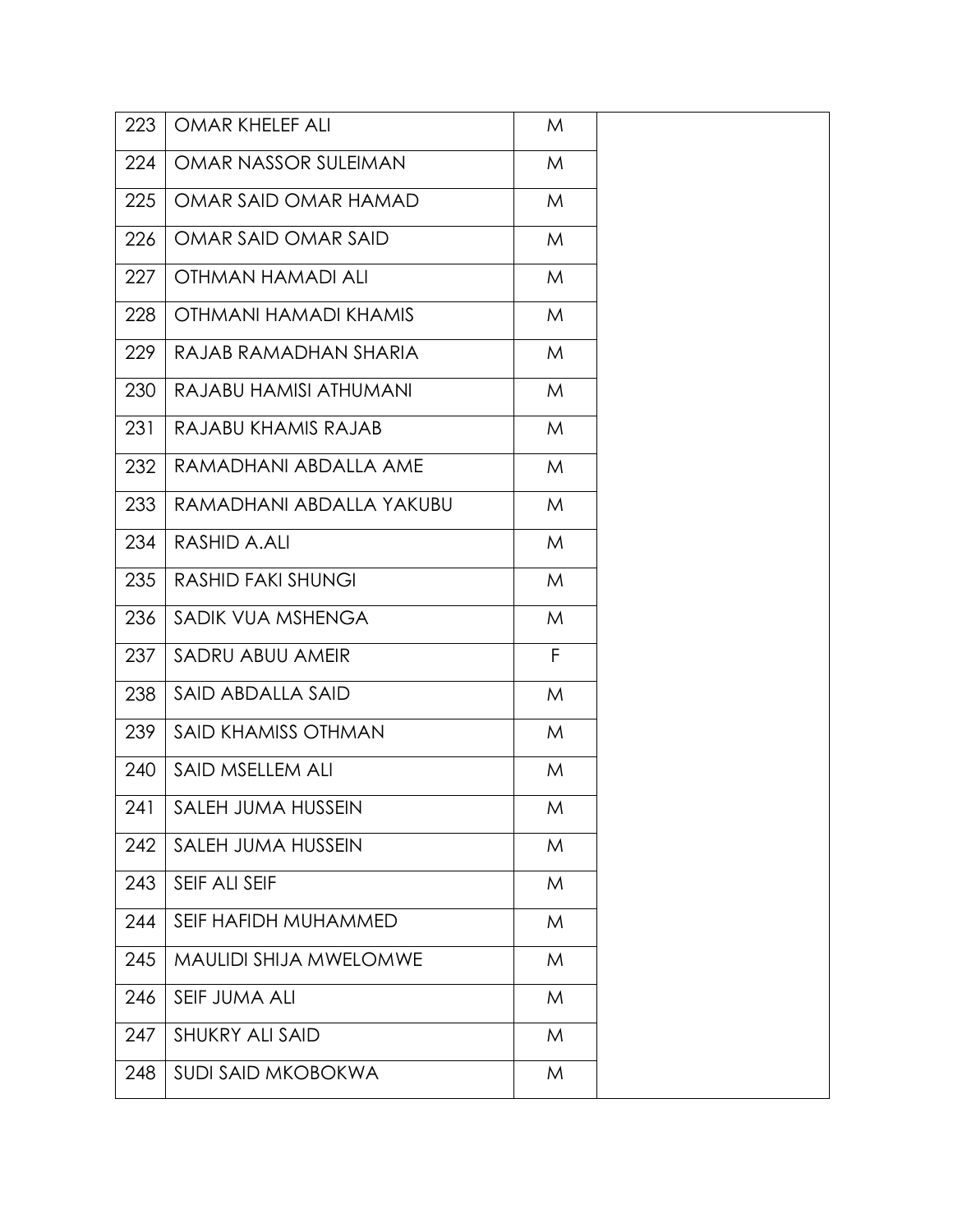| 249 | <b>SULEIMAN HAMAD ALI</b>        | M |                                                     |
|-----|----------------------------------|---|-----------------------------------------------------|
| 250 | <b>SULEIMAN JUMA OMAR</b>        | M |                                                     |
| 251 | <b><i>THANI JECHA MAKAME</i></b> | M |                                                     |
| 252 | <b>WAHID IDDI SALUM</b>          | M |                                                     |
| 253 | YUSSUF RAJAB AME                 | M |                                                     |
| 254 | <b>ZAHID MUNIR JUSSA</b>         | M |                                                     |
| 255 | ABDULKADIR SAID SALUM            | M |                                                     |
| 256 | ABDUL-TAWWAB HASHIM SHEHE        | M |                                                     |
| 257 | ABEID MUHAMMED ABEID             | M |                                                     |
| 258 | AHMED MUHAMMED SULEIMAN          | M |                                                     |
| 259 | ALLY SHEHE SUMAI                 | M |                                                     |
| 260 | <b>ARAFAT KHAMISS MGENI</b>      | M |                                                     |
| 261 | <b>FARHAN MUSSA HATAR</b>        | M |                                                     |
| 262 | <b>FAUZIA ABDI MWINYI</b>        | M |                                                     |
| 263 | HAMZA YUSSUF MUHAMMED            | M |                                                     |
| 264 | HASSAN ISSA JUMA                 | M | <b>MATENGENEZO YA</b>                               |
| 265 | HASSAN JUMA HASSAN               | M | <b>KOMPYUTA</b><br><b>(COMPUTER</b><br>MAINTENANCE) |
| 266 | HILMMI AME ALI                   | M |                                                     |
| 267 | <b>IBRAHIM VUAI HAJI</b>         | M |                                                     |
| 268 | <b>IDDI HASSAN ALI</b>           | M |                                                     |
| 269 | <b>ISSA MOH'D AHMAD</b>          | M |                                                     |
| 270 | KHAMISS ABASS KHAMISS            | M |                                                     |
| 271 | MUNAWWAR KHAMISS MMANGA          | M |                                                     |
| 272 | <b>NABIL ABDUL MAKAME</b>        | M |                                                     |
| 273 | NASSOR BAKAR MUSSA               | M |                                                     |
| 274 | NAUAL ALI SHAABAN                | M |                                                     |